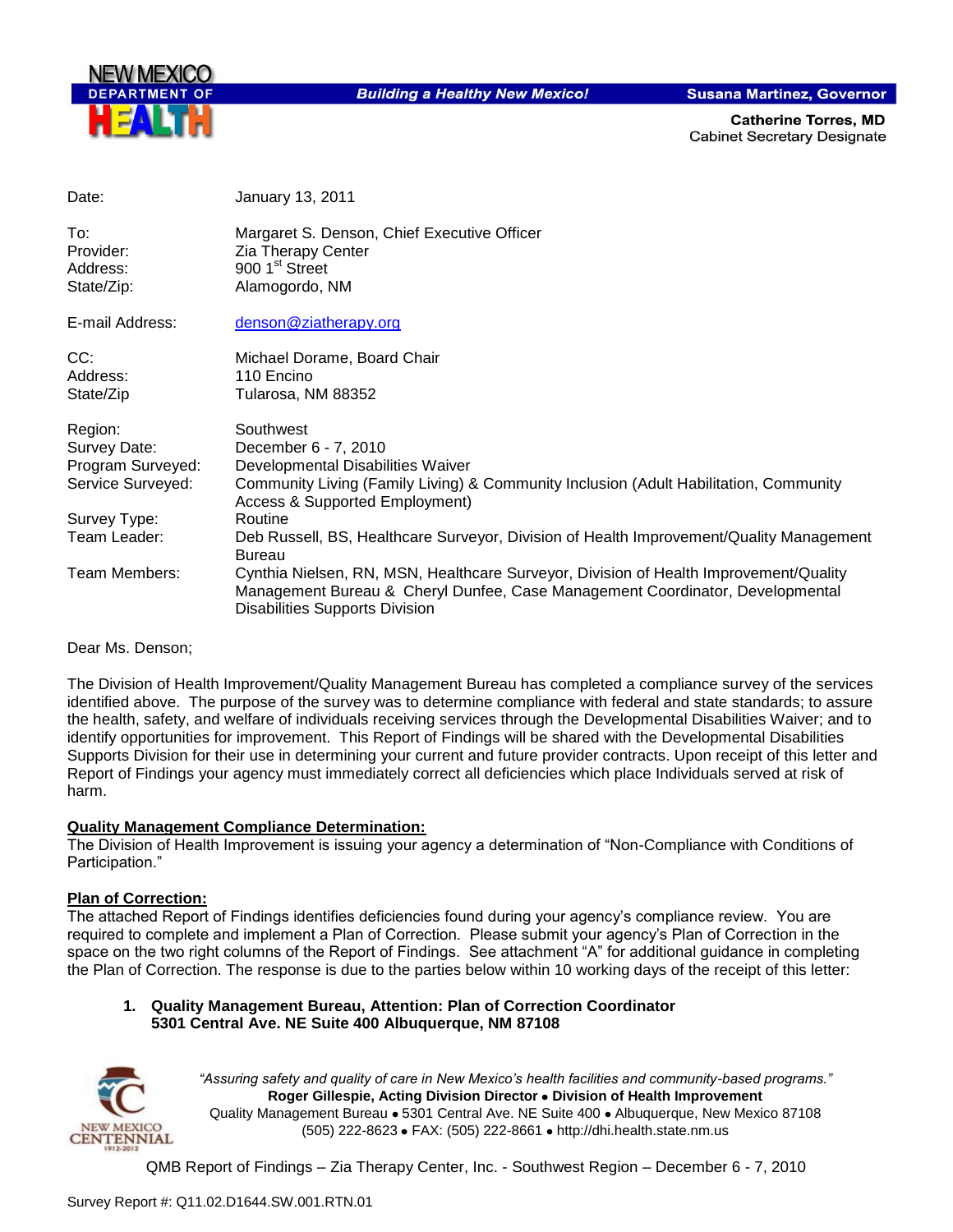#### **2. Developmental Disabilities Supports Division Regional Office for region of service surveyed**

Upon notification from QMB that your Plan of Correction has been approved, you must implement all remedies and corrective actions within 45 working days. If your Plan of Correction is denied, you must resubmit a revised plan as soon as possible for approval, as all remedies must still be completed within 45 working days of the receipt of this letter.

Failure to submit, complete or implement your Plan of Correction within the 45 day required time frames may result in the imposition of a \$200 per day Civil Monetary Penalty until it is received, completed and/or implemented.

#### **Request for Informal Reconsideration of Findings (IRF):**

If you disagree with a finding of deficient practice, you have 10 working days upon receipt of this notice to request an IRF. Submit your request for an IRF in writing to:

> QMB Deputy Bureau Chief 5301 Central Ave NE Suite #400 Albuquerque, NM 87108 Attention: IRF request

See Attachment "C" for additional guidance in completing the request for Informal Reconsideration of Findings. The request for an IRF will not delay the implementation of your Plan of Correction which must be completed within 45 working days. Providers may not appeal the nature or interpretation of the standard or regulation, the team composition or sampling methodology. If the IRF approves the modification or removal of a finding, you will be advised of any changes.

Please call the Plan of Correction Coordinator at 505-222-8647 if you have questions about the Report of Findings or Plan of Correction. Thank you for your cooperation and for the work you perform.

Sincerely,

Deb Russell, BS

Deb Russell, BS Team Lead/Healthcare Surveyor Division of Health Improvement Quality Management Bureau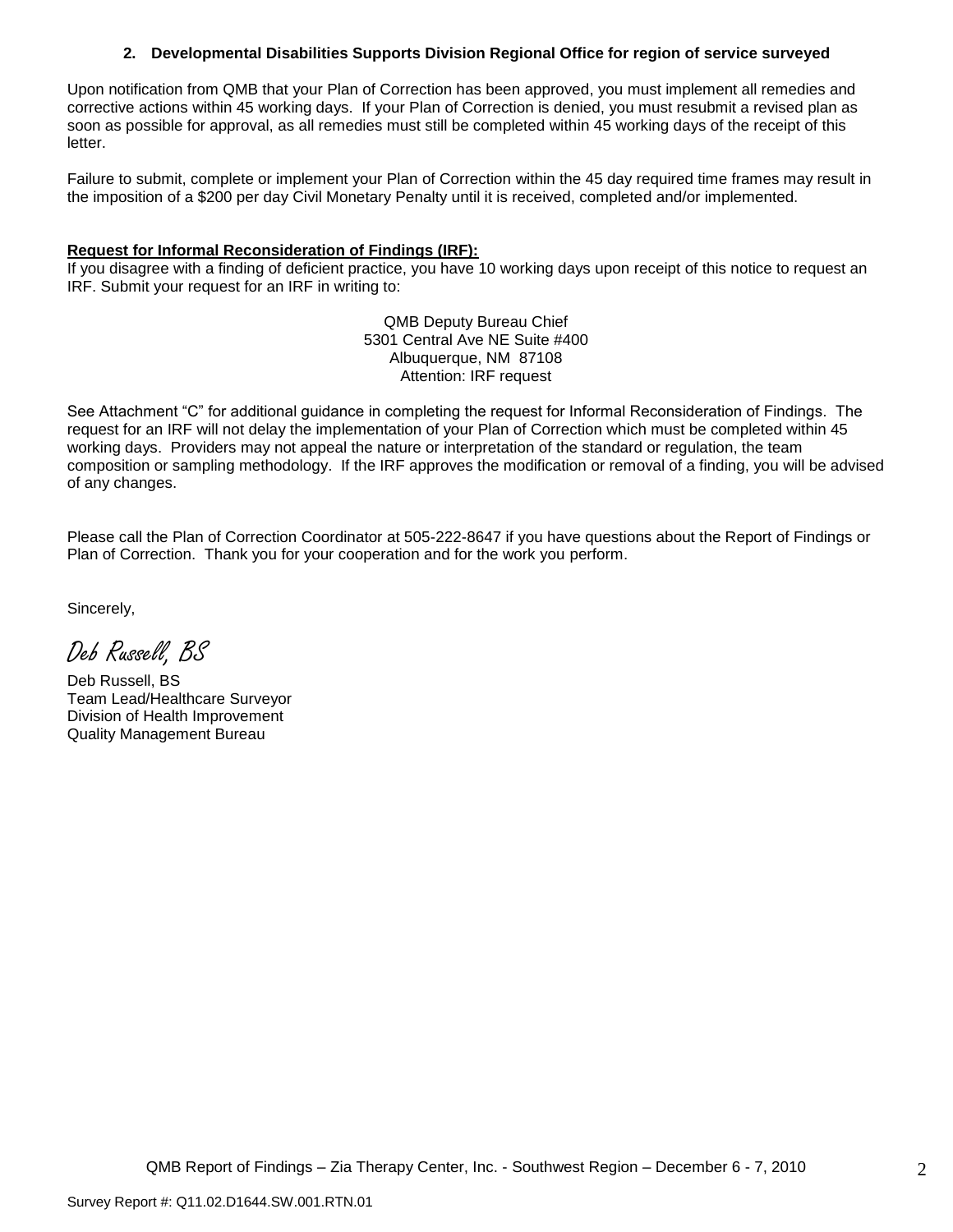### **Survey Process Employed:**

| <b>Entrance Conference Date:</b>        | December 6, 2010       |                                                                                                                                                                                                                                                                                                                                                                                                                                                                                           |
|-----------------------------------------|------------------------|-------------------------------------------------------------------------------------------------------------------------------------------------------------------------------------------------------------------------------------------------------------------------------------------------------------------------------------------------------------------------------------------------------------------------------------------------------------------------------------------|
| Present:                                |                        | Zia Therapy Center, Inc.<br>Margaret S. Denson, Chief Executive Officer<br>Dolores Carrillo, Administrative Assistant<br>Barbara House, Adult Services Manager<br>Renee Shaffer, Service Coordinator                                                                                                                                                                                                                                                                                      |
|                                         | <b>DOH/DHI/QMB</b>     | Deb Russell, BS, Team Lead/Healthcare Surveyor<br>Cynthia Nielsen, MSN, RN, Healthcare Surveyor                                                                                                                                                                                                                                                                                                                                                                                           |
|                                         |                        | <b>DDSD - Southwest Regional Office</b><br>Cheryl Dunfee, Case Management Coordinator                                                                                                                                                                                                                                                                                                                                                                                                     |
| <b>Exit Conference Date:</b>            | December 7, 2010       |                                                                                                                                                                                                                                                                                                                                                                                                                                                                                           |
| Present:                                | <b>DOH/DHI/QMB</b>     | Zia Therapy Center, Inc.<br>Margaret S. Denson, Chief Executive Officer<br>Dolores Carrillo, Administrative Assistant<br>Barbara House, Adult Services Manager<br>Renee Shaffer, Service Coordinator<br>Sharon Gilsdorf, Chief Financial Officer<br>Sherill Bodwell, Chief Operations Officer<br>Deb Russell, BS, Team Lead/Healthcare Surveyor<br>Cynthia Nielsen, MSN, RN, Healthcare Surveyor<br><b>DDSD - Southwest Regional Office</b><br>Cheryl Dunfee, Case Management Coordinator |
| <b>Total Homes Visited</b>              | Number:                | 2                                                                                                                                                                                                                                                                                                                                                                                                                                                                                         |
| <b>Family Homes Visited</b><br>❖        | Number:                | $\overline{2}$                                                                                                                                                                                                                                                                                                                                                                                                                                                                            |
| <b>Administrative Locations Visited</b> | Number:                | 1                                                                                                                                                                                                                                                                                                                                                                                                                                                                                         |
| <b>Total Sample Size</b>                | Number:                | 8<br>0 - Jackson Class Members<br>8 - Non-Jackson Class Members<br>3 - Family Living<br>8 - Adult Habilitation<br>3 - Community Access<br>3 - Supported Employment                                                                                                                                                                                                                                                                                                                        |
| Persons Served Interviewed              | Number:                | 5                                                                                                                                                                                                                                                                                                                                                                                                                                                                                         |
| <b>Persons Served Observed</b>          | Number:                | 3 (1 Individual did not respond to Surveyor questions<br>and 2 Individuals were not available during the survey)                                                                                                                                                                                                                                                                                                                                                                          |
| Direct Service Personnel Interviewed    | Number:                | 7                                                                                                                                                                                                                                                                                                                                                                                                                                                                                         |
| Records Reviewed (Persons Served)       | Number:                | 8                                                                                                                                                                                                                                                                                                                                                                                                                                                                                         |
| <b>Administrative Files Reviewed</b>    | <b>Billing Records</b> | <b>Medical Records</b>                                                                                                                                                                                                                                                                                                                                                                                                                                                                    |

• Incident Management Records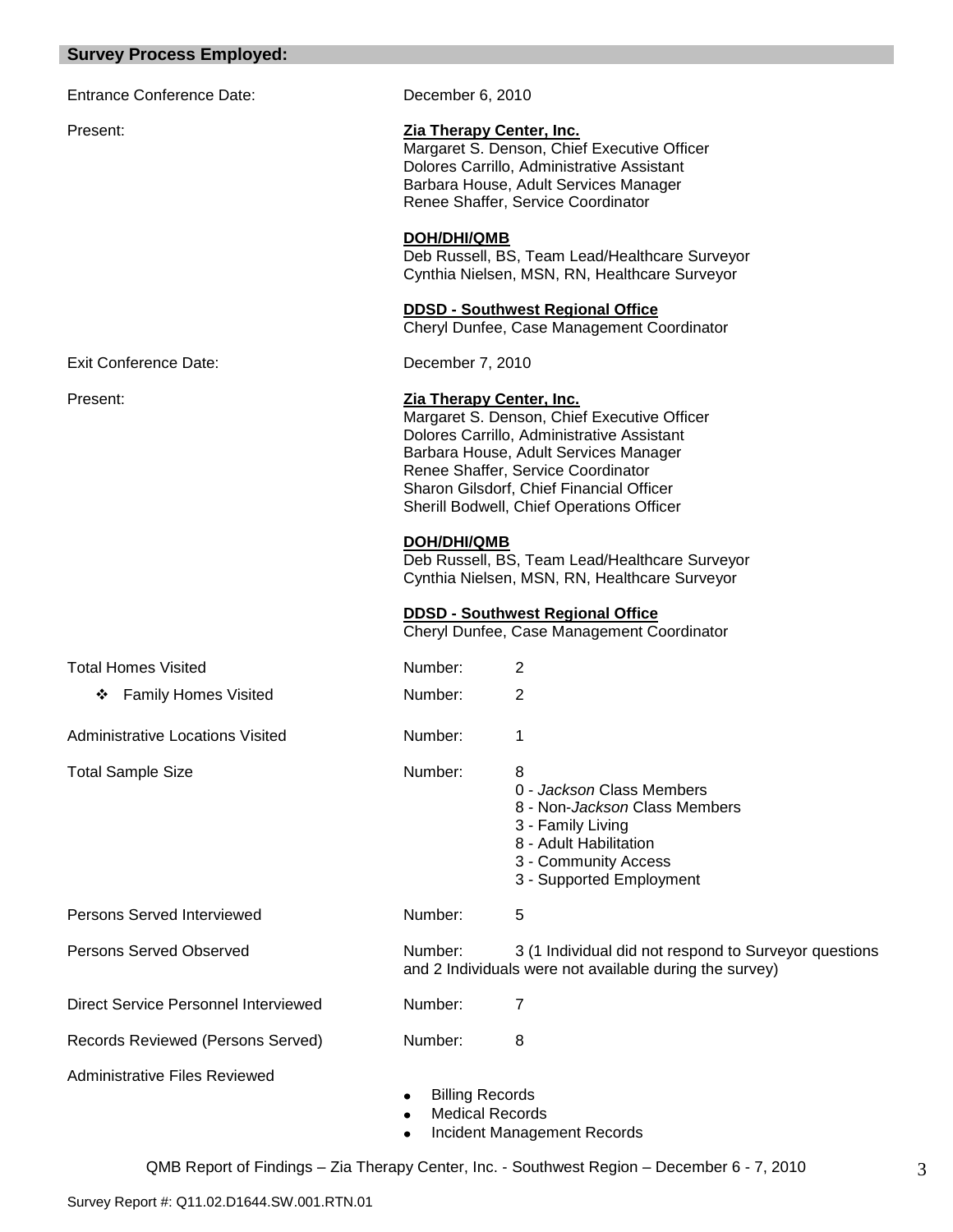- Personnel Files  $\bullet$
- $\bullet$ Training Records
- Agency Policy and Procedure  $\bullet$
- Caregiver Criminal History Screening Records  $\bullet$
- Employee Abuse Registry  $\bullet$
- Human Rights Notes and/or Meeting Minutes  $\bullet$
- Evacuation Drills  $\bullet$
- Quality Assurance / Improvement Plan  $\bullet$

- 
- CC: Distribution List: DOH Division of Health Improvement
	- DOH Developmental Disabilities Supports Division
	- DOH Office of Internal Audit
	- HSD Medical Assistance Division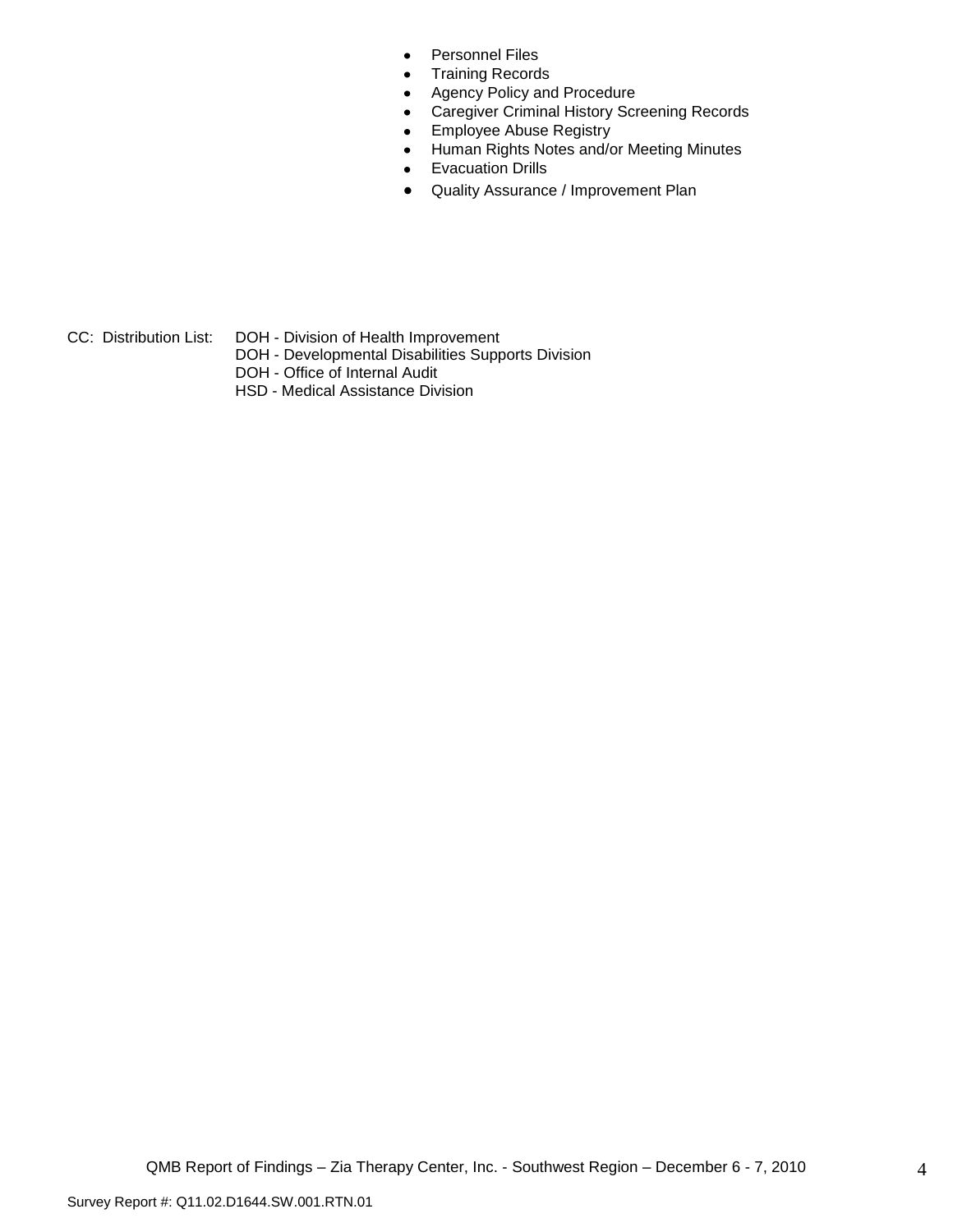#### **Attachment A**

# **Provider Instructions for Completing the QMB Plan of Correction (POC) Process**

#### *Introduction:*

After a QMB Compliance Review, your QMB Report of Findings will be sent to you via US mail.

Each provider must develop and implement a Plan of Correction (POC) that identifies specific quality assurance and quality improvement activities the agency will implement to correct deficiencies and prevent continued non compliance.

Agencies must submit their Plan of Correction within 10 business days from the date you receive the QMB Report of Findings. (Providers who do not submit a POC within 10 days will be referred to the Internal Review Committee [IRC] for sanctions).

If you have questions about the Plan of Correction process, call the QMB Plan of Correction Coordinator at 505-222-8647 or email at George.Perrault@state.nm.us. Requests for technical assistance must be requested through your DDSD Regional Office.

If you wish to dispute a finding on the official Report of Findings, you must file an Informal Reconsideration of Findings (IRF) request within ten (10) days of receiving your report. The POC process cannot resolve disputes regarding findings. Please note that you must still submit a POC for findings that are in question (see Attachment "C").

#### *Instructions for Completing Agency POC:*

#### *Required Content*

Your Plan of Correction should provide a step-by-step description of the methods to correct each deficient practice to prevent recurrence and information that ensures the regulation cited is in compliance. The remedies noted in your POC are expected to be added to your Agency"s required, annual Quality Assurance Plan. (see page 3, DDW standards, effective; April 1, 2007, Chapter 1, Section I Continuous Quality Management System)

If a deficiency has already been corrected, the plan should state how it was corrected, the completion date (date the correction was accomplished), and how possible recurrence of the deficiency will be prevented.

The Plan of Correction you submit needs to address *each deficiency* in the two right hand columns with:

- 1. How the corrective action will be accomplished for all cited deficiencies in the report of findings;
- 2. How your Agency will identify all other individuals having the potential to be affected by the same deficient practice;
- 3. What measures will be put into place or what systemic changes will be made to ensure that the deficient practice will not reoccur and corrective action is sustained;
- 4. How your Agency plans to monitor corrective actions utilizing its continuous Quality Assurance/Quality Improvement Plan to assure solutions in the plan of correction are achieved and sustained, including (if appropriate):
	- Details about how and when Consumer, Personnel and Residential files are audited by Agency  $\bullet$ personnel to ensure they contain required documents;
	- Information about how Medication Administration Records are reviewed to verify they contain all  $\bullet$ required information before they are distributed, as they are being used, and after they are completed;
	- Your processes for ensuring that all staff are trained in Core Competencies, Incident Reporting, and Individual-Specific service requirements, etc;
	- How accuracy in Billing documentation is assured;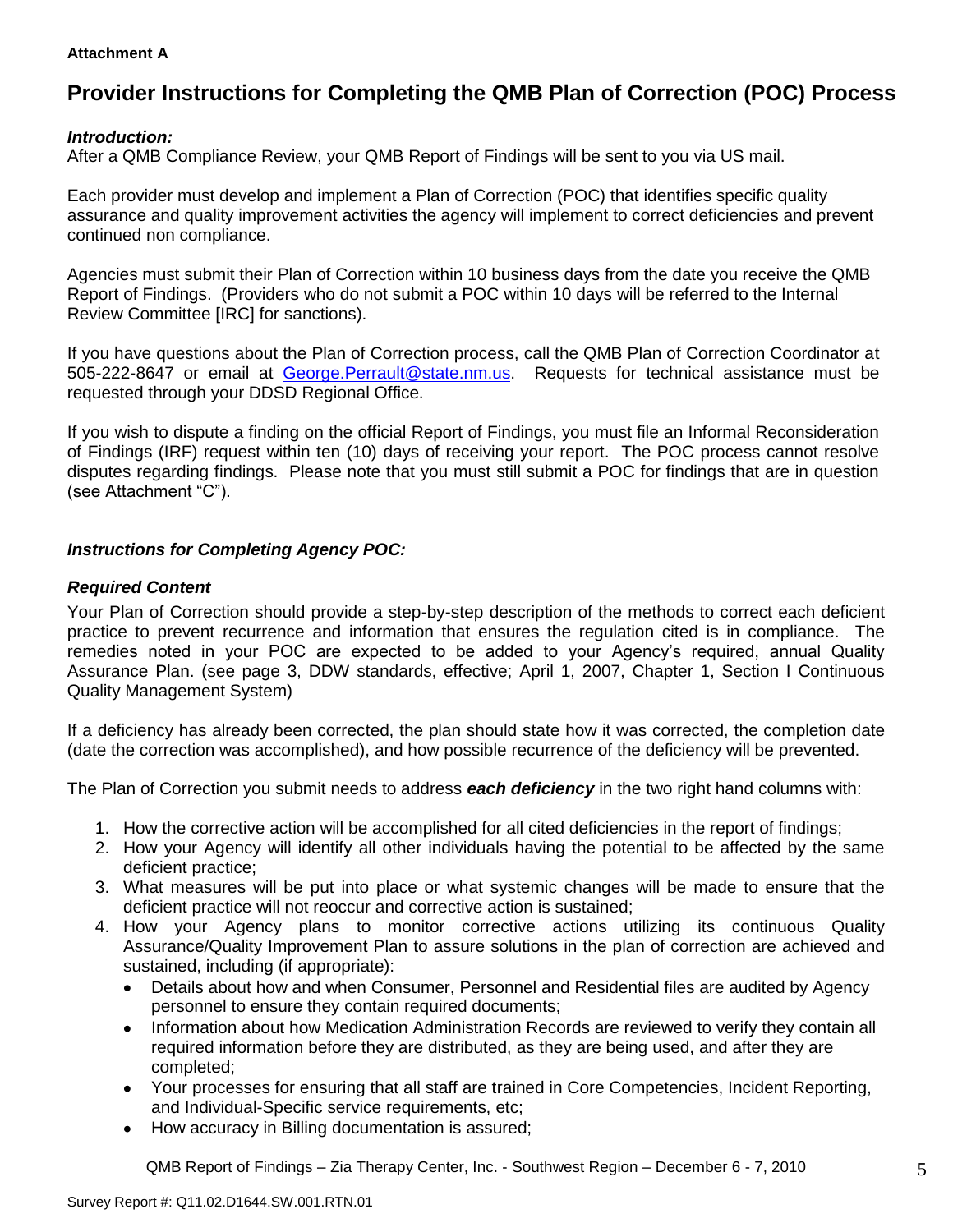- How health, safety is assured;  $\bullet$
- For Case Management Providers, how ISPs are reviewed to verify they meet requirements, how the timeliness of LOC packet submissions and consumer visits are tracked;
- $\bullet$ Your process for gathering, analyzing and responding to Quality data, and
- Details about Quality Targets in various areas, current status, Root Cause Analyses about why Targets were not met, and remedies implemented.
- 5. The individual"s title responsible for the Plan of Correction and completion date.

*Note:* **Instruction or in-service of staff alone may not be a sufficient plan of correction.** This is a good first step toward correction, but additional steps should be taken to ensure the deficiency is corrected and will not recur.

#### *Completion Dates*

The plan of correction must include a **completion date** (entered in the far right-hand column). Be sure the date is **realistic** in the amount of time your Agency will need to correct the deficiency; not to exceed 45 days.

Direct care issues should be corrected immediately and monitored appropriately. Some deficiencies may require a staged plan to accomplish total correction. Deficiencies requiring replacement of equipment, etc., may require more time to accomplish correction but should show reasonable time frames.

#### *Plan of Correction Submission Requirements*

- 1. Your Plan of Correction must be completed on the official QMB Survey Report of Findings/Plan of Correction Form and received by QMB within ten (10) business days from the date you received the report of findings.
- 2. If you have questions about the POC process, call the POC Coordinator, George Perrault at 505-222- 8647 for assistance.
- 3. For Technical Assistance (TA) in developing or implementing your POC, contact your local DDSD Regional Office.
- 4. Submit your POC to George Perrault, POC Coordinator in any of the following ways:
	- a. Electronically at [George.Perrault@state.nm.us](mailto:George.Perrault@state.nm.us)
	- b. Faxed to 505-222-8661, or
	- c. Mailed to QMB, 5301 Central Avenue SW, Suite 400, Albuquerque, NM 87108
- 5. Do not send supporting documentation to QMB until after your POC has been approved by QMB.
- 6. QMB will notify you when your POC has been "approve" or "denied."
	- a. Whether your POC is "approved," or "denied," you will have a maximum of 45 business days from the date of receipt of your Report of Findings to correct all survey deficiencies.
	- b. If your POC is "Denied" it must be revised and resubmitted as soon as possible, as the 45 working day limit is in effect.
	- c. If your POC is "Denied" a second time your agency may be referred to the Internal Review Committee.
	- d. You will receive written confirmation that your POC has been approved by QMB and a final deadline for completion of your POC.
- 7. Failure to submit your POC within 10 days without prior approval of an extension by QMB will result in a referral to the Internal Review Committee and the possible implementation of monetary penalties and/or sanctions.
- 8. Revisions, Modifications or Extensions to your Plan of Correction (post QMB approval) must be made in writing and submitted to the Plan of Correction Coordinator at QMB, prior to the due date and are approved on a case-by-case basis. No changes may be made to your POC or the timeframes for implementation without written approval of the POC Coordinator.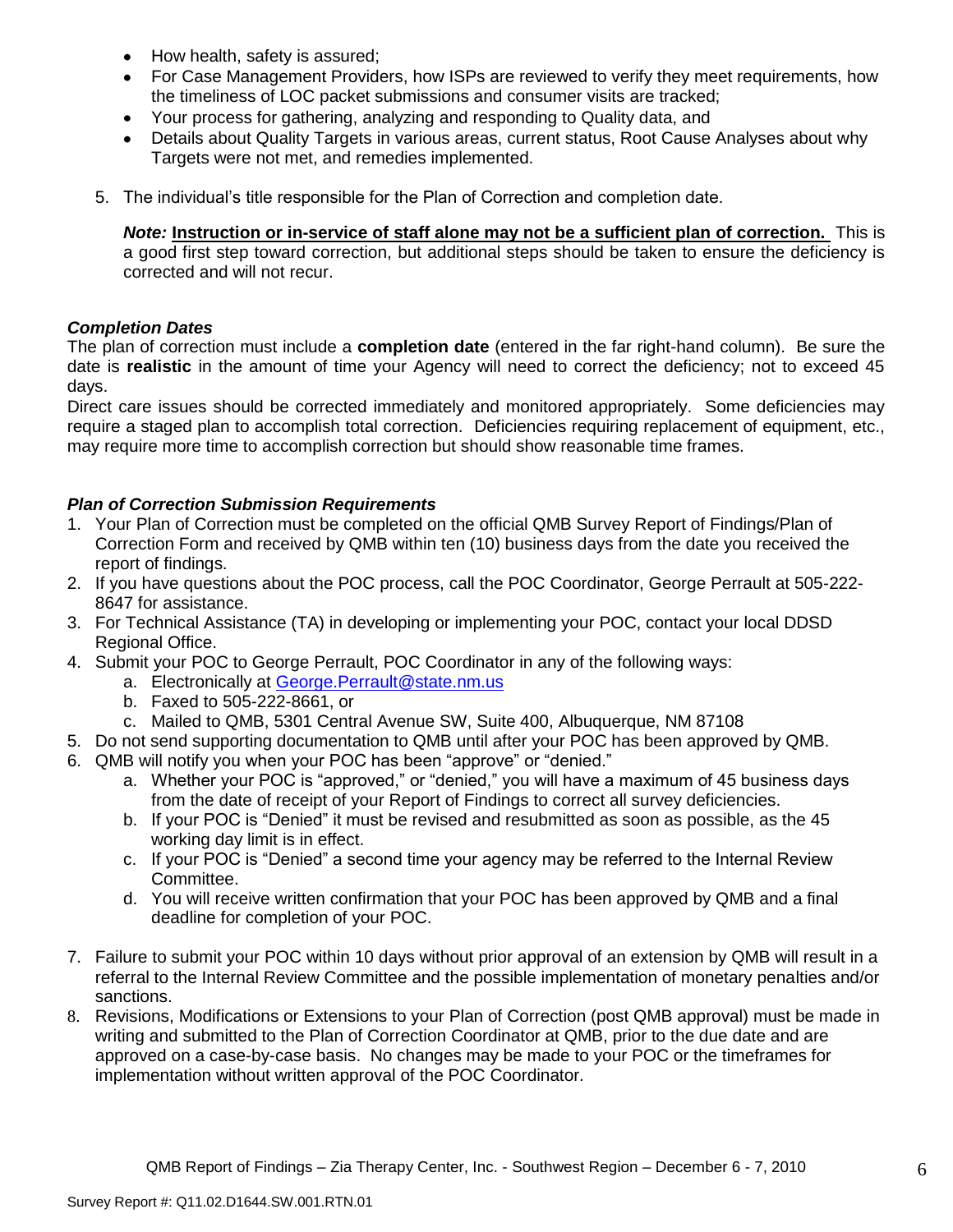#### *POC Document Submission Requirements*

Once your POC has been approved by the QMB Plan of Correction Coordinator you must submit copies of documents as evidence that all deficiencies have been corrected, as follows.

- 1. Your internal documents are due within a *maximum* of 45 business days of receipt of your Report of Findings.
- 2. You may submit your documents by postal mail, fax, or electronically on disc or scanned and attached to e-mails.
- 3. All submitted documents *must be annotated*: please be sure the tag numbers and Identification numbers are indicated on each document submitted. Documents which are not annotated with the Tag number and Identification number may not be accepted.
- 4. Do not submit original documents; hard copies or scanned and electronically submitted copies are fine. Originals must be maintained in the agency file(s) per DDSD Standards.
- 5. In lieu of some documents, you may submit copies of file or home audit forms that clearly indicate cited deficiencies have been corrected, other attestations of correction must be approved by the Plan of Correction Coordinator prior to their submission.
- 6. For billing deficiencies, you must submit:
	- a. Evidence of an internal audit of billing documentation for a sample of individuals and timeframes;
	- b. Copies of "void and adjust" forms submitted to correct all over-billed or unjustified units billed identified during your internal audit.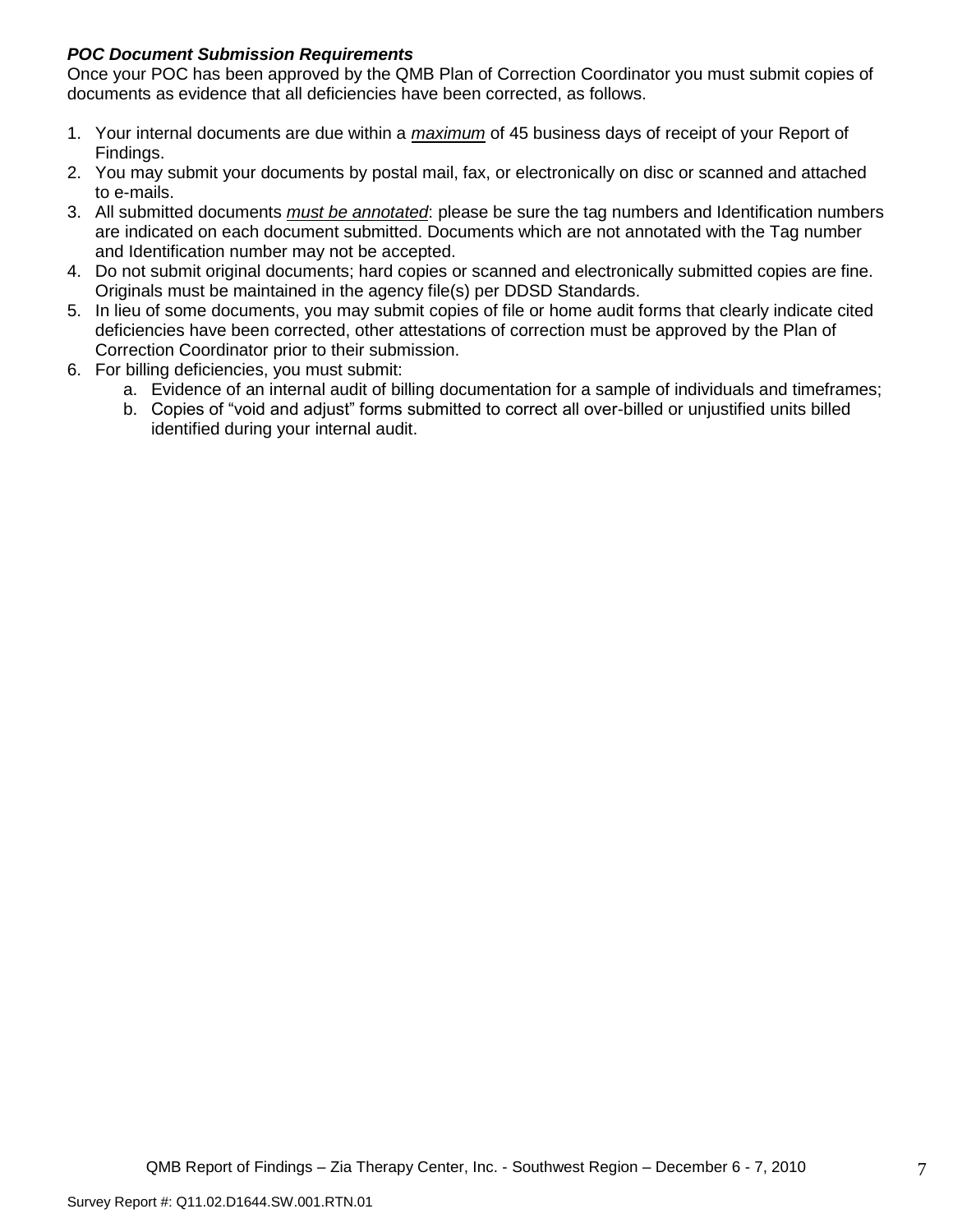Each deficiency in your Report of Findings is scored on a Scope and Severity Scale. The culmination of each deficiency"s Scope and Severity is used to determine degree of compliance to standards and regulations and level of QMB Compliance Determination.

|                 |                      |                                                             |                                  | <b>SCOPE</b>                |                                             |
|-----------------|----------------------|-------------------------------------------------------------|----------------------------------|-----------------------------|---------------------------------------------|
|                 |                      |                                                             | <b>Isolated</b><br>$01\% - 15\%$ | <b>Pattern</b><br>16% - 79% | <b>Widespread</b><br>$80\% - 100\%$         |
|                 | High Impact          | Immediate Jeopardy to<br>individual health and or<br>safety | J.                               | Κ.                          | L.                                          |
|                 |                      | <b>Actual harm</b>                                          | G.                               | н.                          | L                                           |
| <b>SEVERITY</b> | Medium<br>Impact     | No Actual Harm<br>Potential for more than                   | D.                               | Е.                          | $F.$ (3 or<br>more)                         |
|                 |                      | minimal harm                                                | $D.$ (2 or<br>less)              |                             | $F.$ (no<br>conditions of<br>participation) |
|                 | <b>Impact</b><br>Low | No Actual Harm<br>Minimal potential for<br>harm.            | А.                               | <b>B.</b>                   | C.                                          |

## **Scope and Severity Definitions:**

• Isolated:

A deficiency that is limited to 1% to 15% of the sample, usually impacting few individuals in the sample.

• Pattern:

A deficiency that impacts a number or group of individuals from 16% to 79% of the sample is defined as a pattern finding. Pattern findings suggest the need for system wide corrective actions.

• Widespread:

A deficiency that impacts most or all (80% to 100%) of the individuals in the sample is defined as widespread or pervasive. Widespread findings suggest the need for system wide corrective actions as well as the need to implement a Continuous Quality Improvement process to improve or build infrastructure. Widespread findings could be referred to the Internal Review Committee for review and possible actions or sanctions.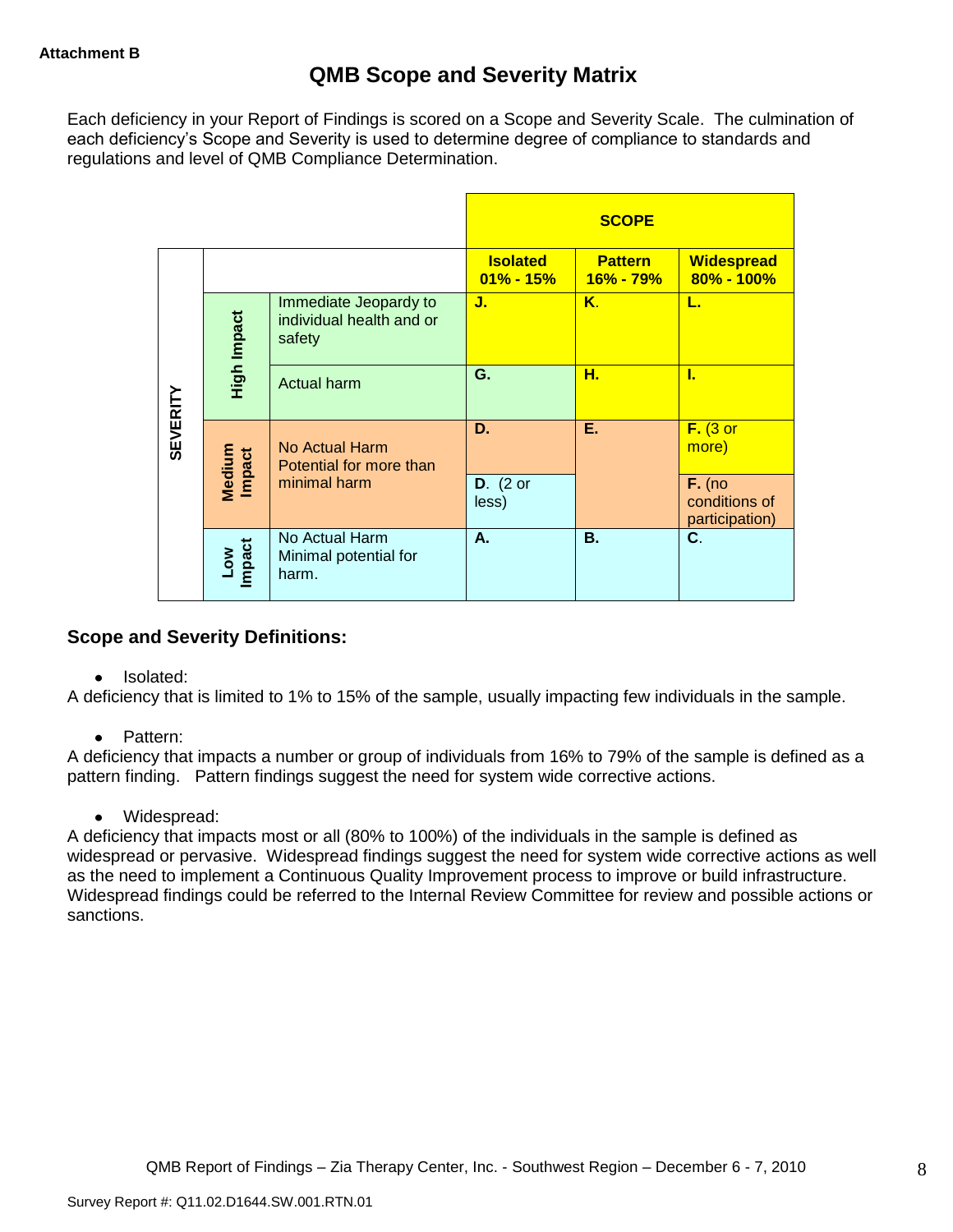# **QMB Determinations of Compliance**

"Substantial Compliance with Conditions of Participation"

The QMB determination of "Substantial Compliance with Conditions of Participation" indicates that a provider is in substantial compliance with all "Conditions of Participation" and other standards and regulations. The agency has obtained a level of compliance such that there is a minimal potential for harm to individuals" health and safety. To qualify for a determination of Substantial Compliance with Conditions of Participation, the provider must be in compliance with all Conditions of Participation.

#### "Non-Compliance with Conditions of Participation"

The QMB determination of "Non-Compliance with Conditions of Participation" indicates that a provider is out of compliance with one (1) or more "Conditions of Participation." This non-compliance, if not corrected, is likely to result in a serious negative outcome or the potential for more than minimal harm to individuals' health and safety.

Providers receiving a repeat determination of 'Non-Compliance' may be referred by QMB to the Internal Review Committee (IRC) for consideration of remedies and possible actions.

#### $\bullet$ "Sub-Standard Compliance with Conditions of Participation":

The QMB determination of "Sub-Standard Compliance with Conditions of Participation" indicates a provider is significantly out of compliance with Conditions of Participation and/or has:

- Multiple findings of widespread non-compliance with any standard or regulation with a significant potential for more than minimal harm.
- Any finding of actual harm or Immediate Jeopardy.  $\bullet$

Providers receiving a repeat determination of 'Substandard Compliance' will be referred by QMB to the Internal Review Committee (IRC) for consideration of remedies and possible actions.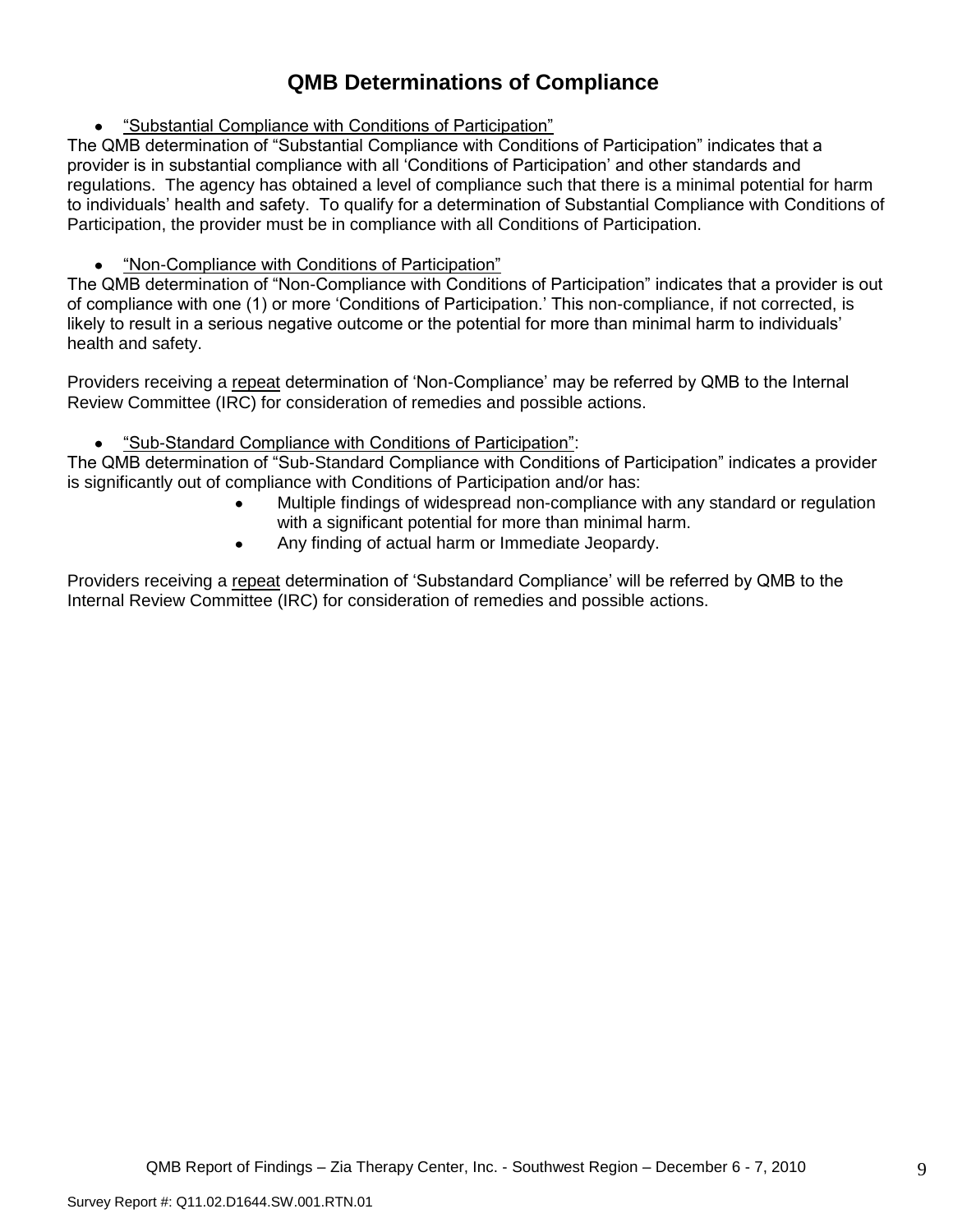# **Guidelines for the Provider Informal Reconsideration of Finding (IRF) Process**

#### **Introduction:**

Throughout the QMB Survey process, surveyors are openly communicating with providers. Open communication means that surveyors have clarified issues and/or requested missing information before completing the review. Regardless, there may still be instances where the provider disagrees with a specific finding. Providers may use the following process to informally dispute a finding.

#### **Instructions:**

- 1. The Informal Reconsideration of the Finding (IRF) request must be in writing to the QMB Deputy Bureau Chief **within 10 working days** of receipt of the final report.
- 2. The written request for an IRF must be completed on the QMB Request for Informal Reconsideration of Finding Form available on the QMB website:<http://dhi.health.state.nm.us/qmb>
- 3. The written request for an IRF must specify in detail the request for reconsideration and why the finding is inaccurate.
- 4. The IRF request must include all supporting documentation or evidence.

#### **The following limitations apply to the IRF process:**

- The request for an IRF and all supporting evidence must be received within 10 days.
- Findings based on evidence requested during the survey and not provided may not be subject to reconsideration.
- The supporting documentation must be new evidence not previously reviewed or requested by the survey team.
- Providers must continue to complete their Plan of Correction during the IRF process  $\bullet$
- Providers may not request an IRF to challenge the sampling methodology.
- Providers may not request an IRF based on disagreement with the nature of the standard or  $\bullet$ regulation.
- Providers may not request an IRF to challenge the team composition.
- Providers may not request an IRF to challenge the QMB compliance determination or the length of  $\bullet$ their DDSD provider contract.

A Provider forfeits the right to an IRF if the request is not made within 10 working days of receiving the report and/or does not include all supporting documentation or evidence to show compliance with the standards and regulations.

QMB has 30 working days to complete the review and notify the provider of the decision. The request will be reviewed by the IRF committee. The Provider will be notified in writing of the ruling; no face to face meeting will be conducted.

When a Provider requests that a finding be reconsidered, it does not stop or delay the Plan of Correction process. **Providers must continue to complete the Plan of Correction, including the finding in dispute regardless of the IRF status.** If a finding is removed or modified, it will be noted and removed or modified from the Report of Findings. It should be noted that in some cases a Plan of Correction may be completed prior to the IRF process being completed. The provider will be notified in writing on the decisions of the IRF committee.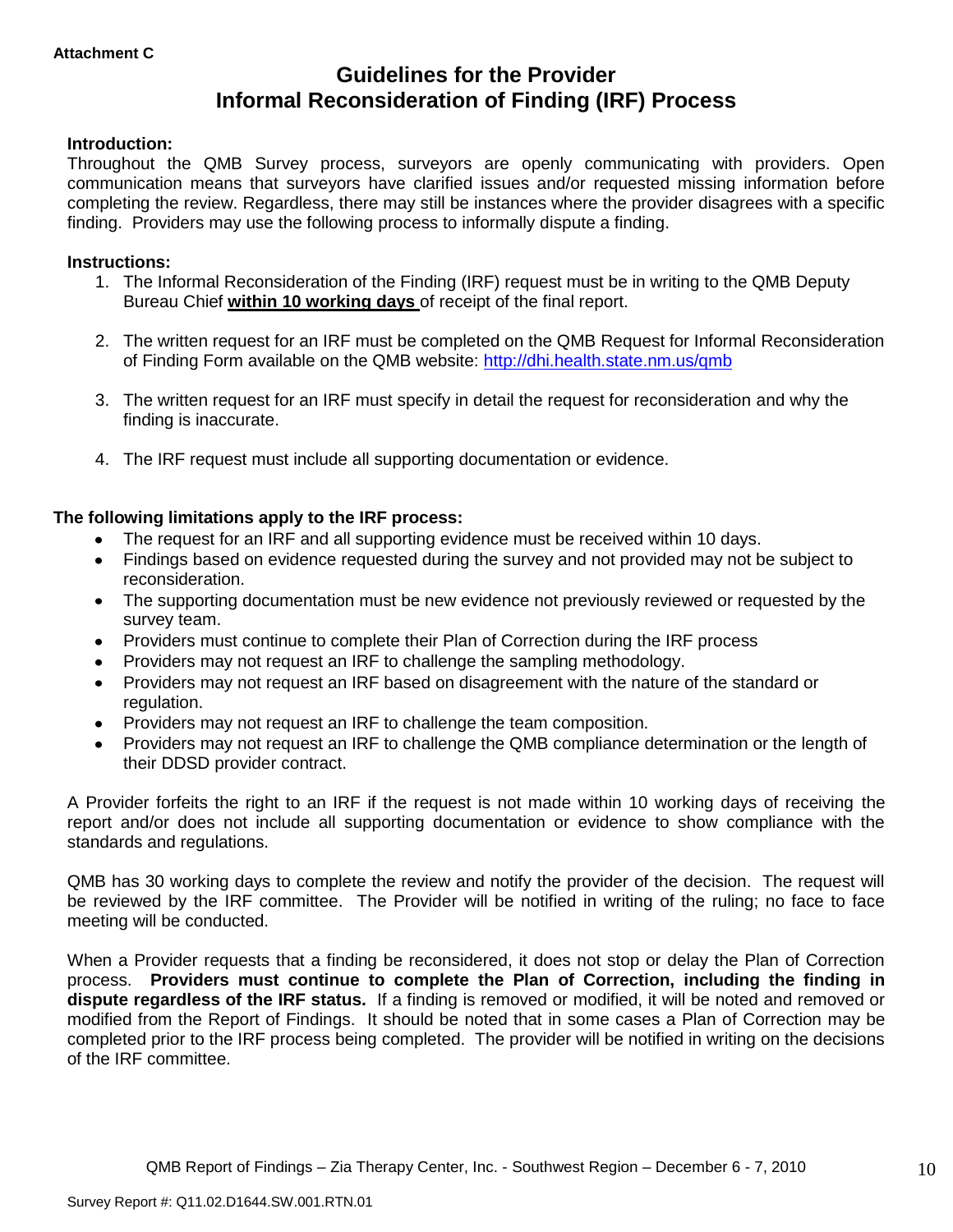| Agency:                 | Zia Therapy Center, Inc. - Southwest Region                                                                             |
|-------------------------|-------------------------------------------------------------------------------------------------------------------------|
| Program:                | Developmental Disabilities Waiver                                                                                       |
| Service:                | Community Living (Family Living) & Community Inclusion (Adult Habilitation, Community Access & Supported<br>Employment) |
| <b>Monitoring Type:</b> | <b>Routine Survey</b>                                                                                                   |
| Date of Survey:         | December 6 - 7, 2010                                                                                                    |

| <b>Standard of Care</b>                                 | <b>Deficiency</b>                                        | <b>Agency Plan of Correction and</b> | Date<br><b>Due</b> |
|---------------------------------------------------------|----------------------------------------------------------|--------------------------------------|--------------------|
|                                                         |                                                          | <b>Responsible Party</b>             |                    |
| Tag #1A08 Agency Case File                              | <b>Scope and Severity Rating: B</b>                      |                                      |                    |
| Developmental Disabilities (DD) Waiver Service          | Based on record review, the Agency failed to             |                                      |                    |
| Standards effective 4/1/2007                            | maintain at the administrative office a confidential     |                                      |                    |
| <b>CHAPTER 1 II. PROVIDER AGENCY</b>                    | case file for 6 of 8 individuals.                        |                                      |                    |
| <b>REQUIREMENTS:</b> The objective of these standards   |                                                          |                                      |                    |
| is to establish Provider Agency policy, procedure       | Review of the Agency individual case files found the     |                                      |                    |
| and reporting requirements for DD Medicaid Waiver       | following items were not found, incomplete, and/or       |                                      |                    |
| program. These requirements apply to all such           | not current:                                             |                                      |                    |
| Provider Agency staff, whether directly employed or     |                                                          |                                      |                    |
| subcontracting with the Provider Agency. Additional     | • ISP Teaching & Support Strategies                      |                                      |                    |
| Provider Agency requirements and personnel              | ° Individual #1 - TASS not found for:                    |                                      |                    |
| qualifications may be applicable for specific service   | Outcome Statement #2                                     |                                      |                    |
| standards.                                              | $\triangleright$ Maintain job                            |                                      |                    |
| D. Provider Agency Case File for the Individual:        |                                                          |                                      |                    |
| All Provider Agencies shall maintain at the             | ° Individual #3 - TASS not found for:                    |                                      |                    |
| administrative office a confidential case file for each | ° Outcome Statement #1                                   |                                      |                    |
| individual. Case records belong to the individual       | $\triangleright$ Choose, plan, develop 10 page scrapbook |                                      |                    |
| receiving services and copies shall be provided to      |                                                          |                                      |                    |
| the receiving agency whenever an individual             | • Annual Physical $(\#1, 6, 7 \& 8)$                     |                                      |                    |
| changes providers. The record must also be made         |                                                          |                                      |                    |
| available for review when requested by DOH, HSD         | • Dental Exam                                            |                                      |                    |
| or federal government representatives for oversight     | $\circ$<br>Individual #1 - As indicated by the DDSD file |                                      |                    |
| purposes. The individual's case file shall include      | matrix Dental Exams are to be conducted                  |                                      |                    |
| the following requirements:                             | annually. No evidence of exam was found.                 |                                      |                    |
| (1) Emergency contact information, including the        |                                                          |                                      |                    |
| individual's address, telephone number, names           | Individual #6 - As indicated by the DDSD file            |                                      |                    |
| and telephone numbers of relatives, or guardian         | matrix Dental Exams are to be conducted every            |                                      |                    |
| or conservator, physician's name(s) and                 | other year. No evidence of exam was found.               |                                      |                    |
| telephone number(s), pharmacy name, address             |                                                          |                                      |                    |
| and telephone number, and health plan if                |                                                          |                                      |                    |
| appropriate;                                            | ° Individual #7 - As indicated by the DDSD file          |                                      |                    |
| (2) The individual's complete and current ISP, with     | matrix Dental Exams are to be conducted every            |                                      |                    |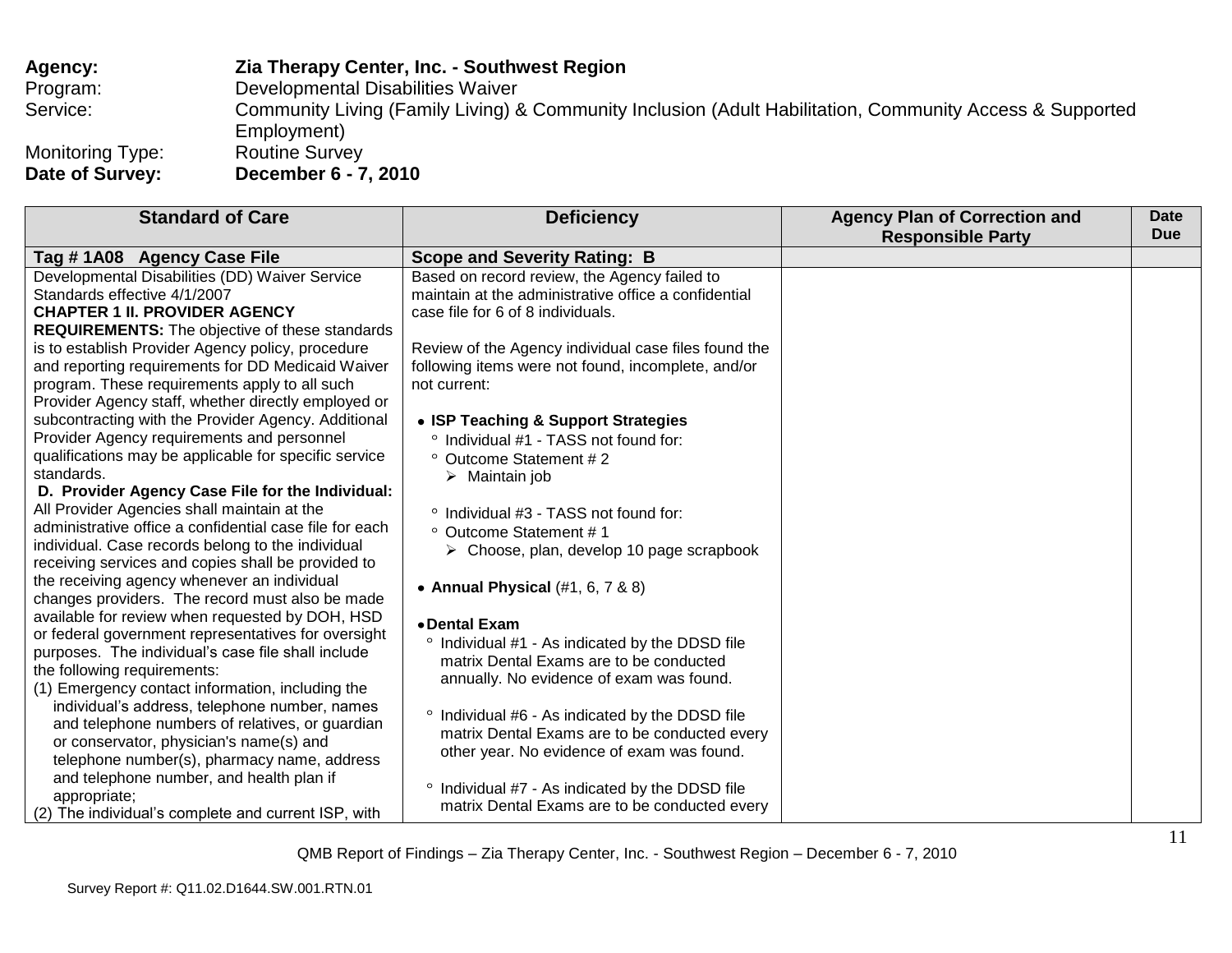| all supplemental plans specific to the individual,<br>and the most current completed Health<br>Assessment Tool (HAT);<br>(3) Progress notes and other service delivery<br>documentation:<br>(4) Crisis Prevention/Intervention Plans, if there are<br>any for the individual;<br>(5) A medical history, which shall include at least<br>demographic data, current and past medical<br>diagnoses including the cause (if known) of the<br>developmental disability, psychiatric diagnoses,<br>allergies (food, environmental, medications),<br>immunizations, and most recent physical exam;<br>(6) When applicable, transition plans completed for<br>individuals at the time of discharge from Fort<br>Stanton Hospital or Los Lunas Hospital and<br>Training School; and<br>(7) Case records belong to the individual receiving<br>services and copies shall be provided to the<br>individual upon request.<br>(8) The receiving Provider Agency shall be provided<br>at a minimum the following records whenever an<br>individual changes provider agencies:<br>(a) Complete file for the past 12 months;<br>(b) ISP and quarterly reports from the current<br>and prior ISP year;<br>(c) Intake information from original admission to<br>services; and<br>(d) When applicable, the Individual Transition<br>Plan at the time of discharge from Los Lunas<br>Hospital and Training School or Ft. Stanton<br>Hospital. | other year. No evidence of exam was found.<br>° Individual #8 - As indicated by the DDSD file<br>matrix Dental Exams are to be conducted every<br>other year. No evidence of exam was found.<br>• Vision Exam<br>° Individual #1 - As indicated by the DDSD file<br>matrix Vision Exams are to be conducted every<br>other year. No evidence of exam was found.<br>Individual #2 - As indicated by the DDSD file<br>$\circ$<br>matrix Vision Exams are to be conducted every<br>other year. No evidence of exam was found.<br>° Individual #6 - As indicated by the DDSD file<br>matrix Vision Exams are to be conducted every<br>other year. No evidence of exam was found.<br>Individual #7 - As indicated by the DDSD file<br>matrix Vision Exams are to be conducted every<br>other year. No evidence of exam was found.<br>Individual #8 - As indicated by the DDSD file<br>$\circ$<br>matrix Vision Exams are to be conducted every<br>other year. No evidence of exam was found. |  |
|---------------------------------------------------------------------------------------------------------------------------------------------------------------------------------------------------------------------------------------------------------------------------------------------------------------------------------------------------------------------------------------------------------------------------------------------------------------------------------------------------------------------------------------------------------------------------------------------------------------------------------------------------------------------------------------------------------------------------------------------------------------------------------------------------------------------------------------------------------------------------------------------------------------------------------------------------------------------------------------------------------------------------------------------------------------------------------------------------------------------------------------------------------------------------------------------------------------------------------------------------------------------------------------------------------------------------------------------------------------------------------------------------------------------------|-----------------------------------------------------------------------------------------------------------------------------------------------------------------------------------------------------------------------------------------------------------------------------------------------------------------------------------------------------------------------------------------------------------------------------------------------------------------------------------------------------------------------------------------------------------------------------------------------------------------------------------------------------------------------------------------------------------------------------------------------------------------------------------------------------------------------------------------------------------------------------------------------------------------------------------------------------------------------------------------|--|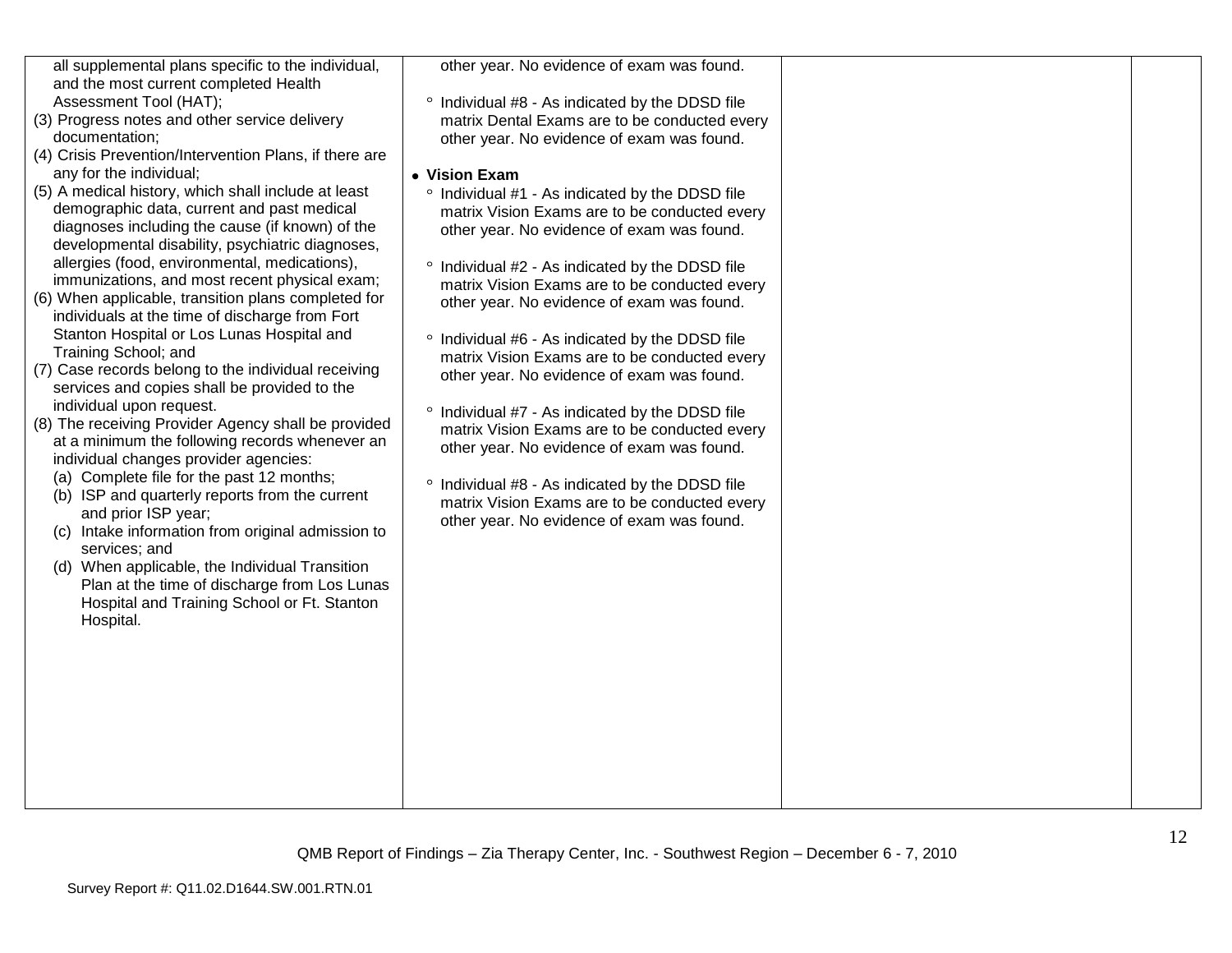| Tag #1A09 Medication Delivery (MAR) -                                                                                                                                                                                                                                                                                                                                                                                                                                                                                                                                                                                                                                                                                                                                                                                                                                                                                                                                                                                                                                                                                                                                                                                                                                                                                                                                                                                      | <b>Scope and Severity Rating: D</b>                                                                                                                                                                                                                                                                                                                                                                                                                                                                                                                                                                  |  |
|----------------------------------------------------------------------------------------------------------------------------------------------------------------------------------------------------------------------------------------------------------------------------------------------------------------------------------------------------------------------------------------------------------------------------------------------------------------------------------------------------------------------------------------------------------------------------------------------------------------------------------------------------------------------------------------------------------------------------------------------------------------------------------------------------------------------------------------------------------------------------------------------------------------------------------------------------------------------------------------------------------------------------------------------------------------------------------------------------------------------------------------------------------------------------------------------------------------------------------------------------------------------------------------------------------------------------------------------------------------------------------------------------------------------------|------------------------------------------------------------------------------------------------------------------------------------------------------------------------------------------------------------------------------------------------------------------------------------------------------------------------------------------------------------------------------------------------------------------------------------------------------------------------------------------------------------------------------------------------------------------------------------------------------|--|
| <b>Routine Medication</b>                                                                                                                                                                                                                                                                                                                                                                                                                                                                                                                                                                                                                                                                                                                                                                                                                                                                                                                                                                                                                                                                                                                                                                                                                                                                                                                                                                                                  |                                                                                                                                                                                                                                                                                                                                                                                                                                                                                                                                                                                                      |  |
| Developmental Disabilities (DD) Waiver Service<br>Standards effective 4/1/2007<br><b>CHAPTER 1 II. PROVIDER AGENCY</b>                                                                                                                                                                                                                                                                                                                                                                                                                                                                                                                                                                                                                                                                                                                                                                                                                                                                                                                                                                                                                                                                                                                                                                                                                                                                                                     | Medication Administration Records (MAR) were<br>reviewed for the months of August, September &<br>October 2010.                                                                                                                                                                                                                                                                                                                                                                                                                                                                                      |  |
| <b>REQUIREMENTS:</b> The objective of these standards<br>is to establish Provider Agency policy, procedure<br>and reporting requirements for DD Medicaid Waiver<br>program. These requirements apply to all such<br>Provider Agency staff, whether directly employed or<br>subcontracting with the Provider Agency. Additional<br>Provider Agency requirements and personnel<br>qualifications may be applicable for specific service<br>standards.<br>Е.<br><b>Medication Delivery: Provider Agencies</b><br>that provide Community Living, Community<br>Inclusion or Private Duty Nursing services shall<br>have written policies and procedures regarding<br>medication(s) delivery and tracking and reporting of<br>medication errors in accordance with DDSD<br>Medication Assessment and Delivery Policy and<br>Procedures, the Board of Nursing Rules and Board<br>of Pharmacy standards and regulations.<br>(2) When required by the DDSD Medication<br>Assessment and Delivery Policy, Medication<br>Administration Records (MAR) shall be maintained<br>and include:<br>(a) The name of the individual, a transcription of<br>the physician's written or licensed health care<br>provider's prescription including the brand<br>and generic name of the medication,<br>diagnosis for which the medication is<br>prescribed;<br>(b) Prescribed dosage, frequency and<br>method/route of administration, times and | Based on record review, 1 of 8 individuals had<br>Medication Administration Records, which contained<br>missing medications entries and/or other errors:<br>Individual #4<br>August 2010<br>Medication Administration Records contained<br>missing entries. No documentation found<br>indicating reason for missing entries:<br>• Gemfribrozil (2 times daily) - Blank 8/13 (5 PM)<br>September 2010<br>Medication Administration Records contained<br>missing entries. No documentation found<br>indicating reason for missing entries:<br>• Multivitamin (1 time daily) - Blank 9/23 & 24<br>(7AM) |  |
| dates of administration;<br>(c) Initials of the individual administering or                                                                                                                                                                                                                                                                                                                                                                                                                                                                                                                                                                                                                                                                                                                                                                                                                                                                                                                                                                                                                                                                                                                                                                                                                                                                                                                                                |                                                                                                                                                                                                                                                                                                                                                                                                                                                                                                                                                                                                      |  |
| assisting with the medication;<br>(d) Explanation of any medication irregularity;                                                                                                                                                                                                                                                                                                                                                                                                                                                                                                                                                                                                                                                                                                                                                                                                                                                                                                                                                                                                                                                                                                                                                                                                                                                                                                                                          |                                                                                                                                                                                                                                                                                                                                                                                                                                                                                                                                                                                                      |  |
| Documentation of any allergic reaction or<br>(e)<br>adverse medication effect; and                                                                                                                                                                                                                                                                                                                                                                                                                                                                                                                                                                                                                                                                                                                                                                                                                                                                                                                                                                                                                                                                                                                                                                                                                                                                                                                                         |                                                                                                                                                                                                                                                                                                                                                                                                                                                                                                                                                                                                      |  |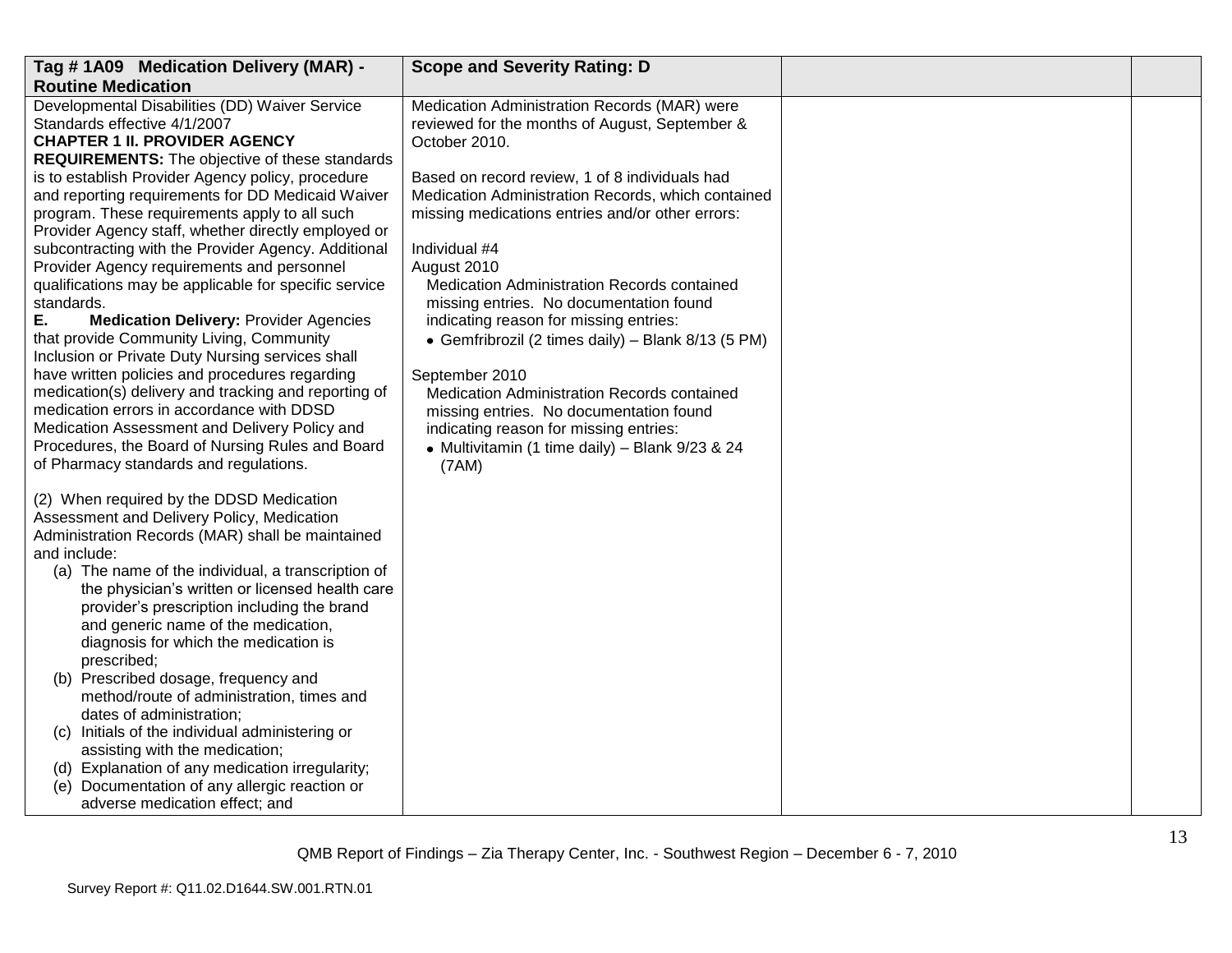| For PRN medication, an explanation for the<br>(f)                      |  |  |
|------------------------------------------------------------------------|--|--|
| use of the PRN medication shall include                                |  |  |
| observable signs/symptoms or                                           |  |  |
| circumstances in which the medication is to                            |  |  |
| be used, and documentation of effectiveness                            |  |  |
| of PRN medication administered.                                        |  |  |
| (3) The Provider Agency shall also maintain a                          |  |  |
| signature page that designates the full name that                      |  |  |
| corresponds to each initial used to document                           |  |  |
| administered or assisted delivery of each dose;                        |  |  |
| (4) MARs are not required for individuals                              |  |  |
| participating in Independent Living who self-                          |  |  |
| administer their own medications;                                      |  |  |
| (5) Information from the prescribing pharmacy                          |  |  |
| regarding medications shall be kept in the home and                    |  |  |
| community inclusion service locations and shall                        |  |  |
| include the expected desired outcomes of                               |  |  |
| administrating the medication, signs and symptoms                      |  |  |
| of adverse events and interactions with other                          |  |  |
| medications;                                                           |  |  |
|                                                                        |  |  |
| NMAC 16.19.11.8 MINIMUM STANDARDS:                                     |  |  |
| A. MINIMUM STANDARDS FOR THE                                           |  |  |
| DISTRIBUTION, STORAGE, HANDLING AND<br><b>RECORD KEEPING OF DRUGS:</b> |  |  |
|                                                                        |  |  |
| (d) The facility shall have a Medication                               |  |  |
| Administration Record (MAR) documenting                                |  |  |
| medication administered to residents, including                        |  |  |
| over-the-counter medications. This                                     |  |  |
| documentation shall include:                                           |  |  |
| Name of resident;<br>(i)                                               |  |  |
| (ii)<br>Date given;                                                    |  |  |
| (iii)<br>Drug product name;                                            |  |  |
| Dosage and form;<br>(iv)                                               |  |  |
| Strength of drug;<br>(v)                                               |  |  |
| Route of administration;<br>(vi)                                       |  |  |
| (vii) How often medication is to be taken;                             |  |  |
| (viii) Time taken and staff initials;                                  |  |  |
| Dates when the medication is discontinued<br>(ix)                      |  |  |
| or changed;                                                            |  |  |
| The name and initials of all staff<br>(x)                              |  |  |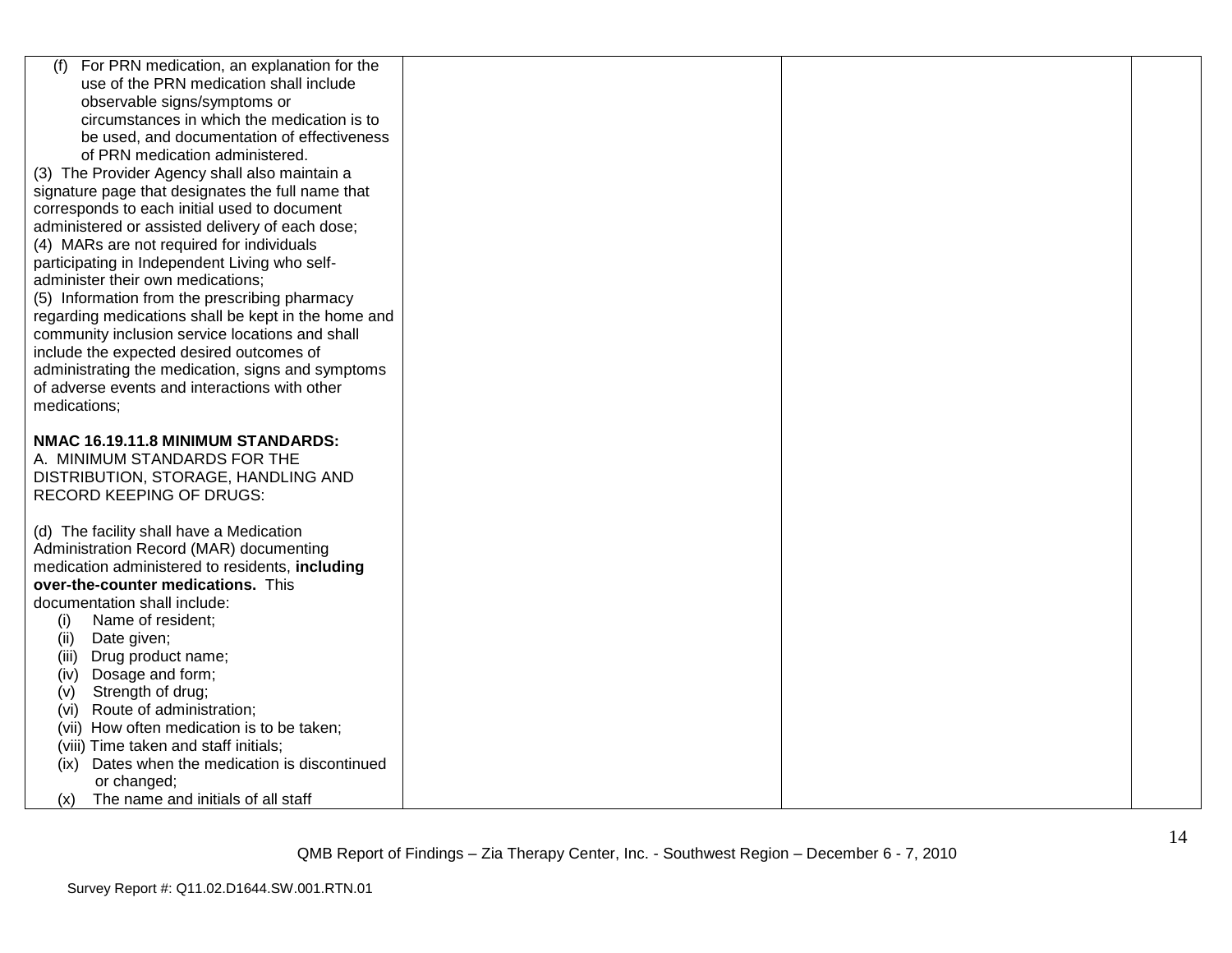| administering medications.                                                                                                                                                                                                                                                                                                                                 |  |  |
|------------------------------------------------------------------------------------------------------------------------------------------------------------------------------------------------------------------------------------------------------------------------------------------------------------------------------------------------------------|--|--|
| <b>Model Custodial Procedure Manual</b><br><b>D. Administration of Drugs</b><br>Unless otherwise stated by practitioner, patients will<br>not be allowed to administer their own medications.<br>Document the practitioner's order authorizing the<br>self-administration of medications.                                                                  |  |  |
| All PRN (As needed) medications shall have<br>complete detail instructions regarding the<br>administering of the medication. This shall include:<br>$\triangleright$ symptoms that indicate the use of the<br>medication,<br>exact dosage to be used, and<br>$\blacktriangleright$<br>$\triangleright$ the exact amount to be used in a 24 hour<br>period. |  |  |
|                                                                                                                                                                                                                                                                                                                                                            |  |  |
|                                                                                                                                                                                                                                                                                                                                                            |  |  |
|                                                                                                                                                                                                                                                                                                                                                            |  |  |
|                                                                                                                                                                                                                                                                                                                                                            |  |  |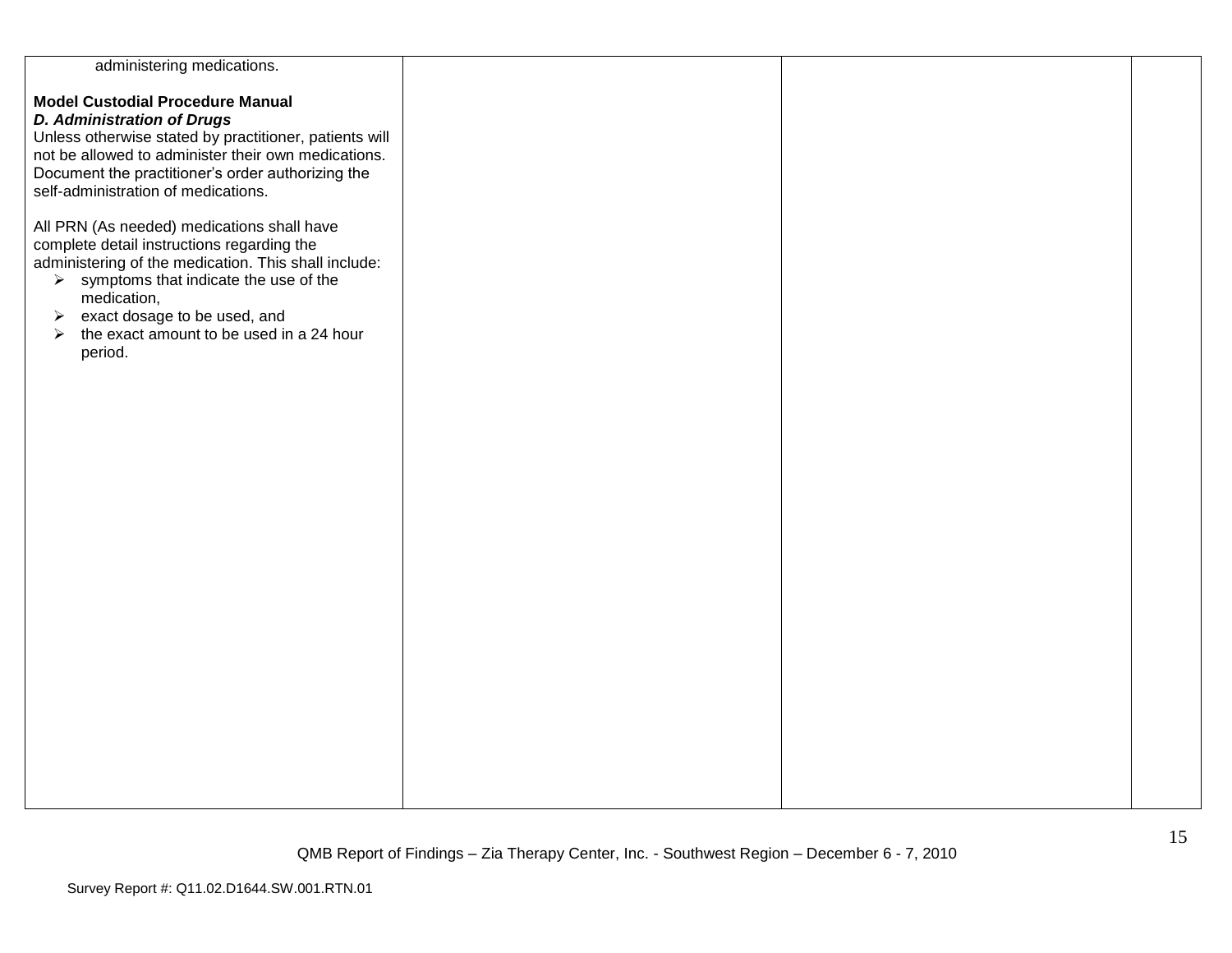| Tag # 1A11.1 (CoP) Transportation Training                                                      | <b>Scope and Severity Rating: D</b>                 |  |
|-------------------------------------------------------------------------------------------------|-----------------------------------------------------|--|
| Developmental Disabilities (DD) Waiver Service                                                  | Based on record review and interview, the Agency    |  |
| Standards effective 4/1/2007                                                                    | failed to provide staff training regarding the safe |  |
| <b>CHAPTER 1 II. PROVIDER AGENCY</b>                                                            | operation of the vehicle, assisting passengers and  |  |
| <b>REQUIREMENTS:</b> The objective of these standards                                           | safe lifting procedures for 7 of 48 Direct Service  |  |
| is to establish Provider Agency policy, procedure                                               | Professionals.                                      |  |
| and reporting requirements for DD Medicaid Waiver                                               |                                                     |  |
| program. These requirements apply to all such                                                   | No documented evidence was found of the             |  |
| Provider Agency staff, whether directly employed or                                             | following required training:                        |  |
| subcontracting with the Provider Agency. Additional                                             |                                                     |  |
| Provider Agency requirements and personnel                                                      | • Transportation (DSP #41, 47, 49, 60, 84 & 86)     |  |
| qualifications may be applicable for specific service                                           |                                                     |  |
| standards.                                                                                      | When DSP were asked if they had received            |  |
| G. Transportation: Provider agencies that                                                       | transportation training including training on       |  |
| provide Community Living, Community Inclusion or                                                | wheelchair tie downs and van lift safety the        |  |
| Non-Medical Transportation services shall have a                                                | following was reported:                             |  |
| written policy and procedures regarding the safe                                                |                                                     |  |
| transportation of individuals in the community, which                                           | DSP #85 stated, "Not yet."                          |  |
| comply with New Mexico regulations governing the                                                |                                                     |  |
| operation of motor vehicles to transport individuals,                                           |                                                     |  |
| and which are consistent with DDSD guidelines                                                   |                                                     |  |
| issued July 1, 1999 titled "Client Transportation                                               |                                                     |  |
| Safety". The policy and procedures must address at                                              |                                                     |  |
| least the following topics:                                                                     |                                                     |  |
| (1) Drivers' requirements,                                                                      |                                                     |  |
| (2) Individual safety, including safe locations for                                             |                                                     |  |
| boarding and disembarking passengers,                                                           |                                                     |  |
| appropriate responses to hazardous weather                                                      |                                                     |  |
| and other adverse driving conditions,                                                           |                                                     |  |
| (3) Vehicle maintenance and safety inspections,                                                 |                                                     |  |
| (4) Staff training regarding the safe operation of                                              |                                                     |  |
| the vehicle, assisting passengers and safe                                                      |                                                     |  |
| lifting procedures,                                                                             |                                                     |  |
| Emergency Plans, including vehicle<br>(5)                                                       |                                                     |  |
| evacuation techniques,                                                                          |                                                     |  |
| (6) Documentation, and                                                                          |                                                     |  |
| (7) Accident Procedures.                                                                        |                                                     |  |
|                                                                                                 |                                                     |  |
| Department of Health (DOH) Developmental<br><b>Disabilities Supports Division (DDSD) Policy</b> |                                                     |  |
| <b>Training Requirements for Direct Service Agency</b>                                          |                                                     |  |
|                                                                                                 |                                                     |  |
| Staff Policy Eff Date: March 1, 2007                                                            |                                                     |  |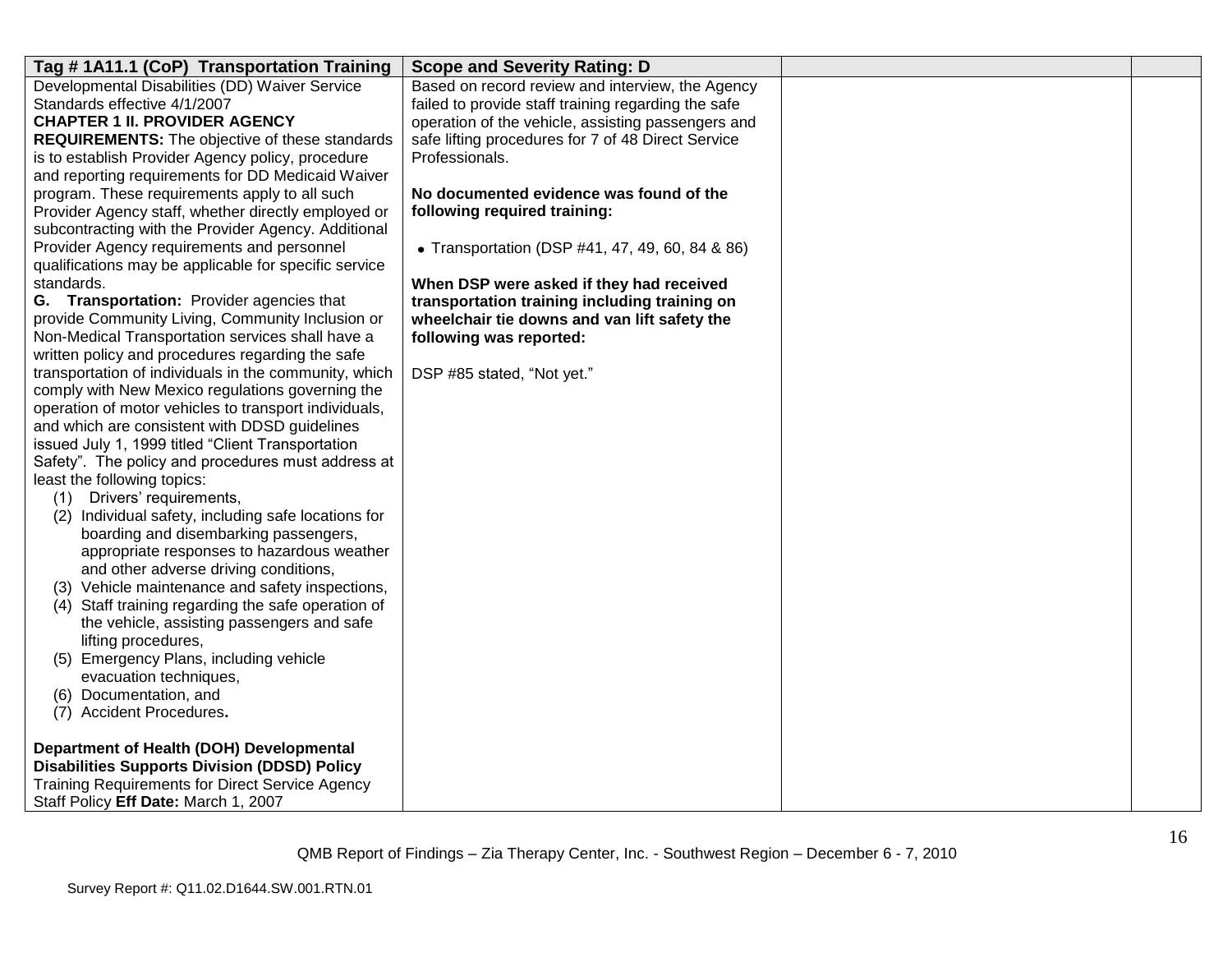| <b>II. POLICY STATEMENTS:</b>                        |  |  |
|------------------------------------------------------|--|--|
| I. Staff providing direct services shall complete    |  |  |
|                                                      |  |  |
| safety training within the first thirty (30) days of |  |  |
| employment and before working alone with an          |  |  |
| individual receiving services. The training shall    |  |  |
|                                                      |  |  |
| address at least the following:                      |  |  |
|                                                      |  |  |
| 1. Operating a fire extinguisher                     |  |  |
|                                                      |  |  |
| 2. Proper lifting procedures                         |  |  |
| 3. General vehicle safety precautions (e.g., pre-    |  |  |
| trip inspection, removing keys from the ignition     |  |  |
| when not in the driver's seat)                       |  |  |
|                                                      |  |  |
| 4. Assisting passengers with cognitive and/or        |  |  |
| physical impairments (e.g., general guidelines for   |  |  |
| supporting individuals who may be unaware of         |  |  |
| safety issues involving traffic or those who         |  |  |
|                                                      |  |  |
| require physical assistance to enter/exit a          |  |  |
| vehicle)                                             |  |  |
| 5. Operating wheelchair lifts (if applicable to the  |  |  |
|                                                      |  |  |
| staff's role)                                        |  |  |
| 6. Wheelchair tie-down procedures (if applicable     |  |  |
| to the staff's role)                                 |  |  |
| 7. Emergency and evacuation procedures (e.g.,        |  |  |
| roadside emergency, fire emergency)                  |  |  |
|                                                      |  |  |
|                                                      |  |  |
|                                                      |  |  |
|                                                      |  |  |
|                                                      |  |  |
|                                                      |  |  |
|                                                      |  |  |
|                                                      |  |  |
|                                                      |  |  |
|                                                      |  |  |
|                                                      |  |  |
|                                                      |  |  |
|                                                      |  |  |
|                                                      |  |  |
|                                                      |  |  |
|                                                      |  |  |
|                                                      |  |  |
|                                                      |  |  |
|                                                      |  |  |
|                                                      |  |  |
|                                                      |  |  |
|                                                      |  |  |
|                                                      |  |  |
|                                                      |  |  |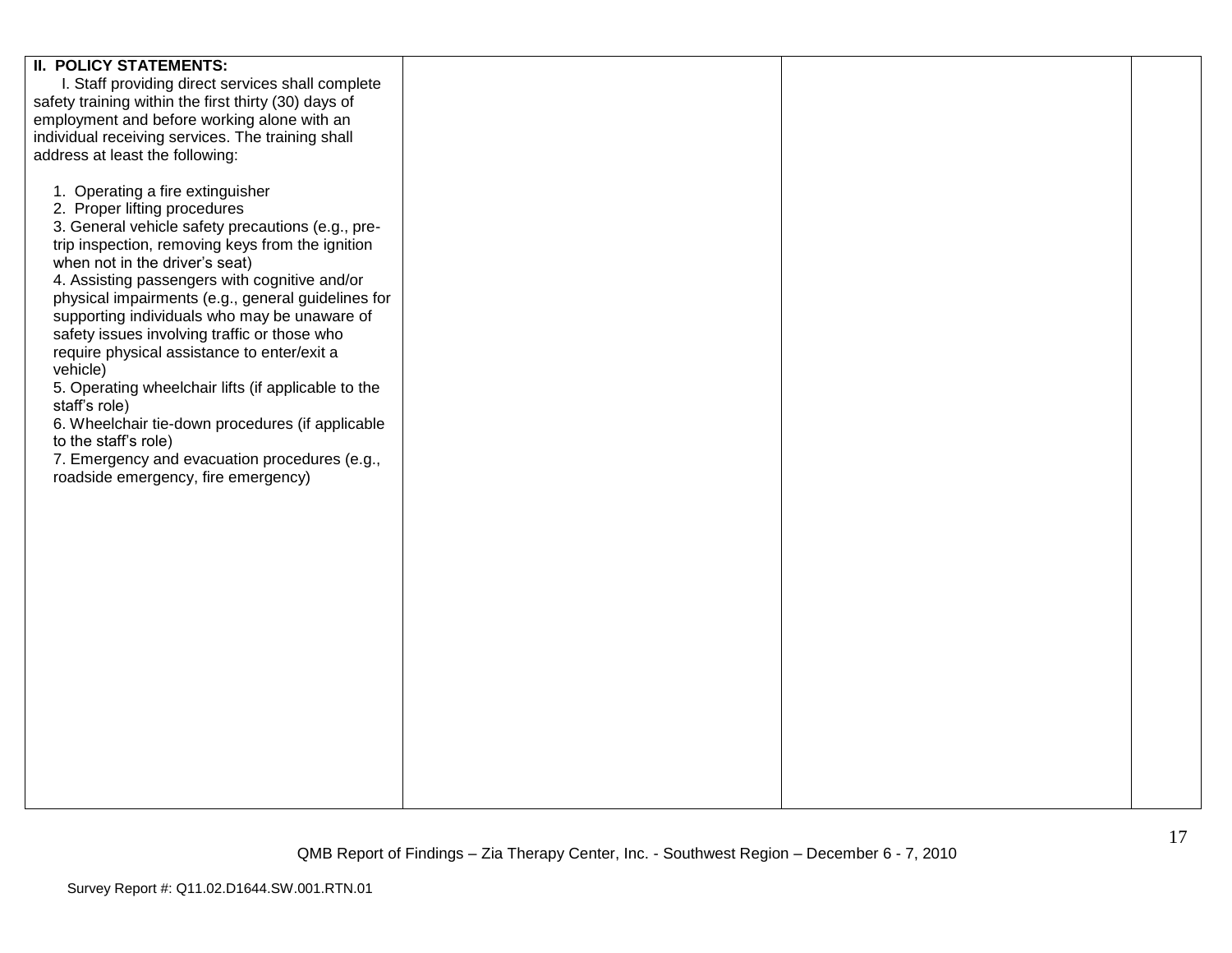| Tag # 1A15.2 & 5109 - Healthcare                      | <b>Scope and Severity Rating: E</b>                                                        |  |
|-------------------------------------------------------|--------------------------------------------------------------------------------------------|--|
| <b>Documentation</b>                                  |                                                                                            |  |
| Developmental Disabilities (DD) Waiver Service        |                                                                                            |  |
| Standards effective 4/1/2007                          | Based on record review, the Agency failed to<br>maintain the required documentation in the |  |
| <b>CHAPTER 1. III. PROVIDER AGENCY</b>                |                                                                                            |  |
| <b>DOCUMENTATION OF SERVICE DELIVERY AND</b>          | Individuals Agency Record as required per standard<br>for 2 of 8 individual                |  |
|                                                       |                                                                                            |  |
| <b>LOCATION - Healthcare Documentation by</b>         |                                                                                            |  |
| <b>Nurses For Community Living Services,</b>          | The following were not found, incomplete and/or not                                        |  |
| <b>Community Inclusion Services and Private Duty</b>  | current:                                                                                   |  |
| <b>Nursing Services: Nursing services must be</b>     |                                                                                            |  |
| available as needed and documented for Provider       | • Health Care Plans                                                                        |  |
| Agencies delivering Community Living Services,        | • Health Care Plan (not specified)                                                         |  |
| Community Inclusion Services and Private Duty         | ° Individual #4 - As indicated by the IST section                                          |  |
| Nursing Services.                                     | of ISP the individual is required to have a plan.                                          |  |
| Chapter 1. III. E. (1 - 4) (1) Documentation of       |                                                                                            |  |
| nursing assessment activities                         | • Diabetes                                                                                 |  |
| (a) The following hierarchy shall be used to          | ° Individual #8 - As indicated by the IST section                                          |  |
| determine which provider agency is responsible for    | of ISP the individual is required to have a plan.                                          |  |
| completion of the HAT and MAAT and related            |                                                                                            |  |
| subsequent planning and training:                     | • Hypertension                                                                             |  |
| (i) Community living services provider agency;        | ° Individual #8 - As indicated by the IST section                                          |  |
| (ii) Private duty nursing provider agency;            | of ISP the individual is required to have a plan.                                          |  |
| (iii) Adult habilitation provider agency;             |                                                                                            |  |
| (iv) Community access provider agency; and            | • Crisis Plans                                                                             |  |
| (v) Supported employment provider agency.             | • Diabetes                                                                                 |  |
| (b) The provider agency must arrange for their        | ° Individual #8 - As indicated by the IST section                                          |  |
| nurse to complete the Health Assessment Tool          | of ISP the individual is required to have a plan.                                          |  |
| (HAT) and the Medication Administration               |                                                                                            |  |
| Assessment Tool (MAAT) on at least an annual          |                                                                                            |  |
| basis for each individual receiving community living, |                                                                                            |  |
| community inclusion or private duty nursing           |                                                                                            |  |
| services, unless the provider agency arranges for     |                                                                                            |  |
| the individual's Primary Care Practitioner (PCP) to   |                                                                                            |  |
| voluntarily complete these assessments in lieu of     |                                                                                            |  |
| the agency nurse. Agency nurses may also              |                                                                                            |  |
| complete these assessments in collaboration with      |                                                                                            |  |
| the Primary Care Practitioner if they believe such    |                                                                                            |  |
| consultation is necessary for an accurate             |                                                                                            |  |
| assessment. Family Living Provider Agencies have      |                                                                                            |  |
| the option of having the subcontracted caregiver      |                                                                                            |  |
| complete the HAT instead of the nurse or PCP, if      |                                                                                            |  |
| the caregiver is comfortable doing so. However, the   |                                                                                            |  |
|                                                       |                                                                                            |  |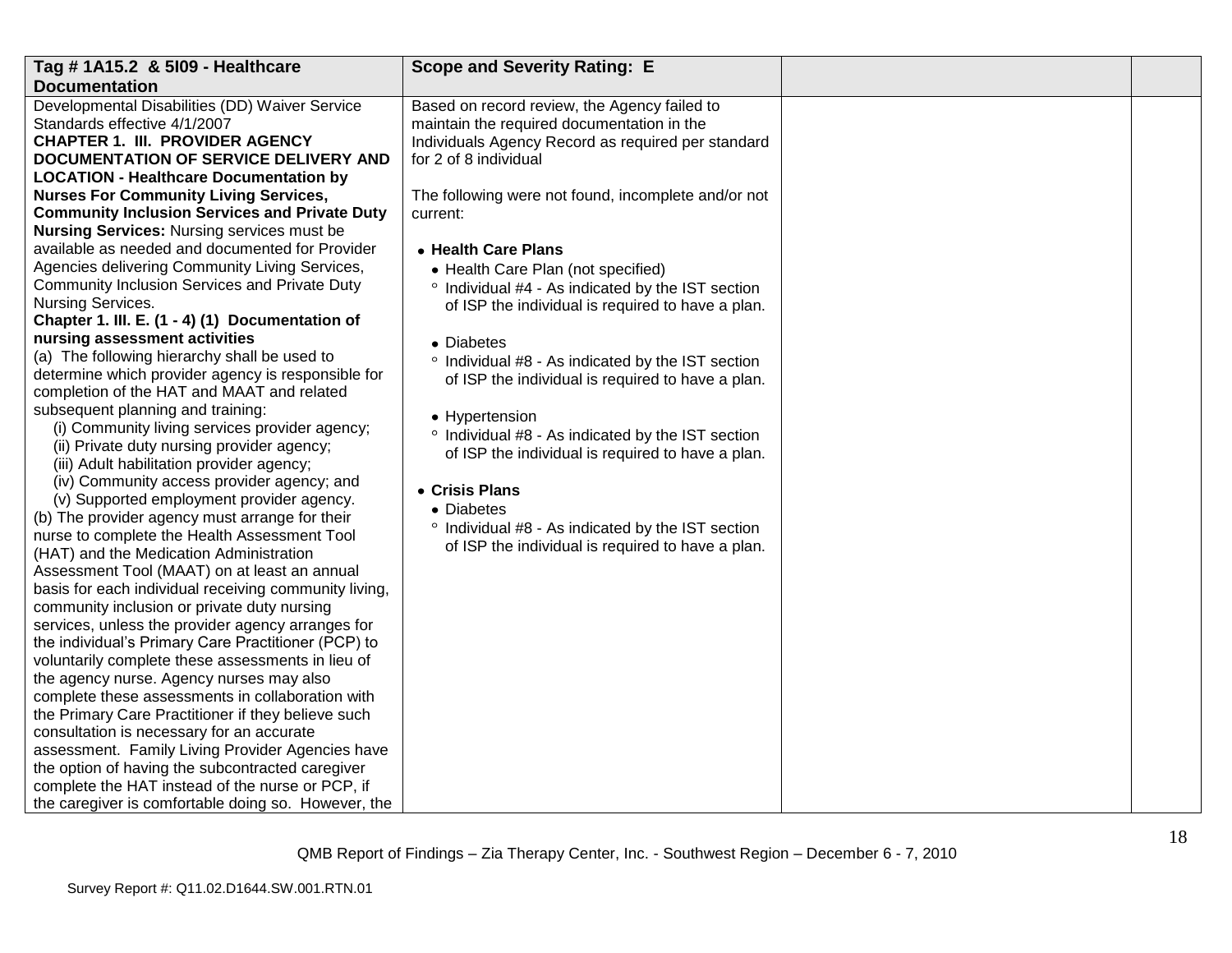| agency nurse must be available to assist the          |  |  |
|-------------------------------------------------------|--|--|
| caregiver upon request.                               |  |  |
| (c) For newly allocated individuals, the HAT and the  |  |  |
| MAAT must be completed within seventy-two (72)        |  |  |
| hours of admission into direct services or two weeks  |  |  |
| following the initial ISP, whichever comes first.     |  |  |
| (d) For individuals already in services, the HAT and  |  |  |
| the MAAT must be completed at least fourteen (14)     |  |  |
| days prior to the annual ISP meeting and submitted    |  |  |
| to all members of the interdisciplinary team. The     |  |  |
| HAT must also be completed at the time of any         |  |  |
| significant change in clinical condition and upon     |  |  |
| return from any hospitalizations. In addition to      |  |  |
| annually, the MAAT must be completed at the time      |  |  |
| of any significant change in clinical condition, when |  |  |
| a medication regime or route change requires          |  |  |
| delivery by licensed or certified staff, or when an   |  |  |
| individual has completed additional training          |  |  |
| designed to improve their skills to support self-     |  |  |
| administration (see DDSD Medication Assessment        |  |  |
| and Delivery Policy).                                 |  |  |
| (e) Nursing assessments conducted to determine        |  |  |
| current health status or to evaluate a change in      |  |  |
| clinical condition must be documented in a signed     |  |  |
| progress note that includes time and date as well as  |  |  |
| subjective information including the individual       |  |  |
| complaints, signs and symptoms noted by staff,        |  |  |
| family members or other team members; objective       |  |  |
| information including vital signs, physical           |  |  |
| examination, weight, and other pertinent data for the |  |  |
| given situation (e.g., seizure frequency, method in   |  |  |
| which temperature taken); assessment of the           |  |  |
| clinical status, and plan of action addressing        |  |  |
| relevant aspects of all active health problems and    |  |  |
| follow up on any recommendations of medical           |  |  |
| consultants.                                          |  |  |
| (2) Health related plans                              |  |  |
| (a) For individuals with chronic conditions that have |  |  |
| the potential to exacerbate into a life-threatening   |  |  |
| situation, a medical crisis prevention and            |  |  |
| intervention plan must be written by the nurse or     |  |  |
| other appropriately designated healthcare             |  |  |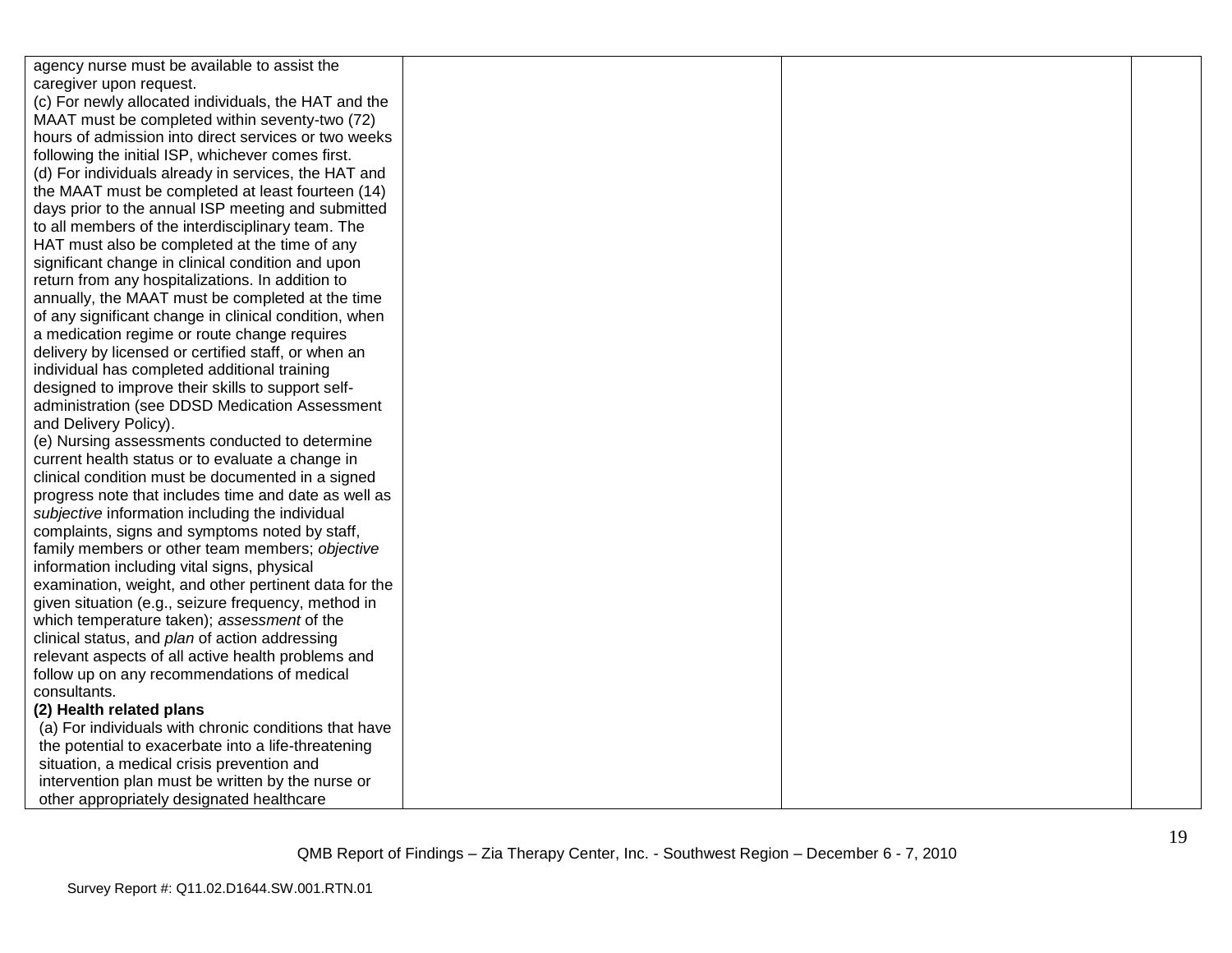| professional.                                          |  |  |
|--------------------------------------------------------|--|--|
| (b) Crisis prevention and intervention plans must be   |  |  |
| written in user-friendly language that is easily       |  |  |
| understood by those implementing the plan.             |  |  |
| (c) The nurse shall also document training             |  |  |
| regarding the crisis prevention and intervention       |  |  |
| plan delivered to agency staff and other team          |  |  |
| members, clearly indicating competency                 |  |  |
| determination for each trainee.                        |  |  |
| (d) If the individual receives services from separate  |  |  |
| agencies for community living and community            |  |  |
| inclusion services, nurses from each agency shall      |  |  |
| collaborate in the development of and training         |  |  |
| delivery for crisis prevention and intervention plans  |  |  |
| to assure maximum consistency across settings.         |  |  |
| (3) For all individuals with a HAT score of 4, 5 or 6, |  |  |
| the nurse shall develop a comprehensive healthcare     |  |  |
| plan that includes health related supports identified  |  |  |
| in the ISP (The healthcare plan is the equivalent of   |  |  |
| a nursing care plan; two separate documents are        |  |  |
| not required nor recommended):                         |  |  |
| (a) Each healthcare plan must include a statement      |  |  |
| of the person's healthcare needs and list              |  |  |
| measurable goals to be achieved through                |  |  |
| implementation of the healthcare plan. Needs           |  |  |
| statements may be based upon supports needed           |  |  |
| for the individual to maintain a current strength,     |  |  |
| ability or skill related to their health, prevention   |  |  |
| measures, and/or supports needed to remediate,         |  |  |
| minimize or manage an existing health condition.       |  |  |
| (b) Goals must be measurable and shall be revised      |  |  |
| when an individual has met the goal and has the        |  |  |
| potential to attain additional goals or no longer      |  |  |
| requires supports in order to maintain the goal.       |  |  |
| (c) Approaches described in the plan shall be          |  |  |
| individualized to reflect the individual's unique      |  |  |
| needs, provide guidance to the caregiver(s) and        |  |  |
| designed to support successful interactions. Some      |  |  |
| interventions may be carried out by staff, family      |  |  |
| members or other team members, and other               |  |  |
| interventions may be carried out directly by the       |  |  |
| nurse - persons responsible for each intervention      |  |  |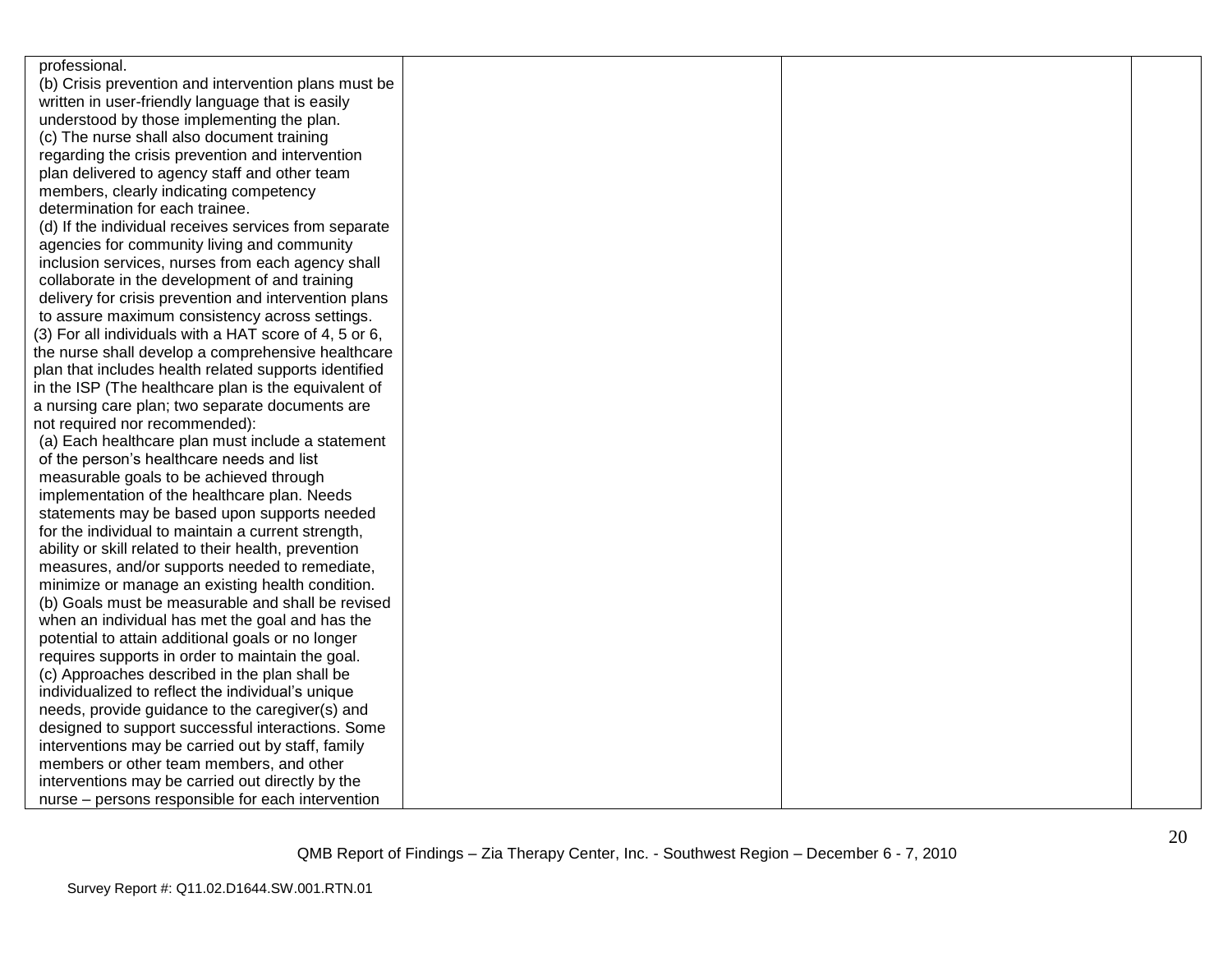shall be specified in the plan. (d) Healthcare plans shall be written in language that will be easily understood by the person(s) identified as implementing the interventions. (e) The nurse shall also document training on the healthcare plan delivered to agency staff and other team members, clearly indicating competency determination for each trainee. If the individual receives services from separate agencies for community living and community inclusion services, nurses from each agency shall collaborate in the development of and training delivery for healthcare plans to assure maximum consistency across settings.

(f) Healthcare plans must be updated to reflect relevant discharge orders whenever an individual returns to services following a hospitalization.

(g) All crisis prevention and intervention plans and healthcare plans shall include the individual's name and date on each page and shall be signed by the author.

(h) Crisis prevention and intervention plans as well as healthcare plans shall be reviewed by the nurse at least quarterly, and updated as needed.

#### **(4) General Nursing Documentation**

(a) The nurse shall complete legible and signed progress notes with date and time indicated that describe all interventions or interactions conducted with individuals served as well as all interactions with other healthcare providers serving the individual. All interactions shall be documented whether they occur by phone or in person. (b) For individuals with a HAT score of 4, 5 or 6, or who have identified health concerns in their ISP, the nurse shall provide the interdisciplinary team with a quarterly report that indicates current health status and progress to date on health related ISP desired outcomes and action plans as well as progress toward goals in the healthcare plan.

Developmental Disabilities (DD) Waiver Service Standards effective 4/1/2007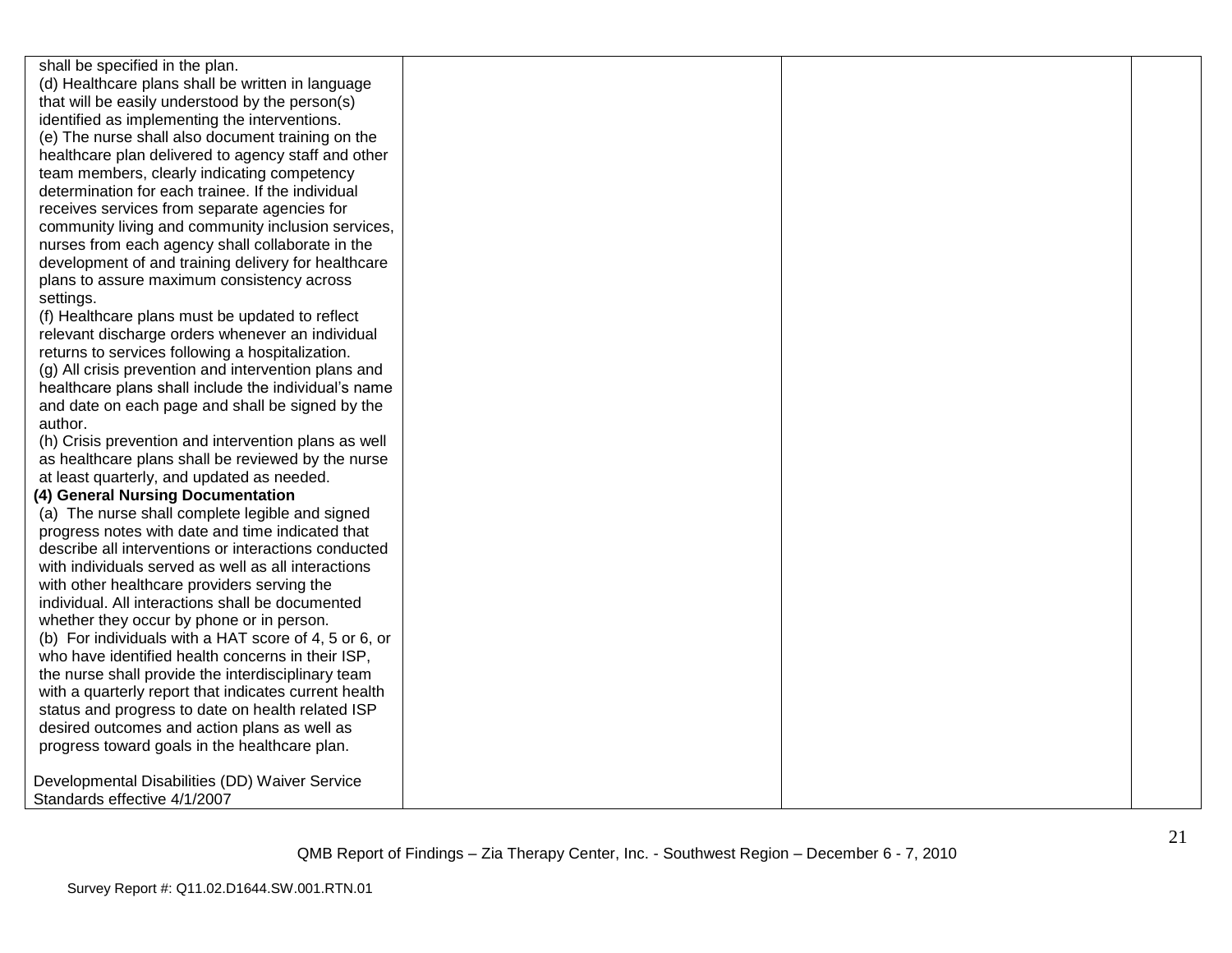# **CHAPTER 5 IV. COMMUNITY INCLUSION SERVICES PROVIDER AGENCY REQUIREMENTS B**. **IDT Coordination** (1) Community Inclusion Services Provider Agencies shall participate on the IDT as specified in the ISP Regulations (7.26.5 NMAC), and shall ensure direct support staff participation as needed to plan effectively for the individual; and (2) Coordinate with the IDT to ensure that each individual participating in Community Inclusion Services who has a score of 4, 5, or 6 on the HAT has a Health Care Plan developed by a licensed nurse, and if applicable, a Crisis Prevention/Intervention Plan.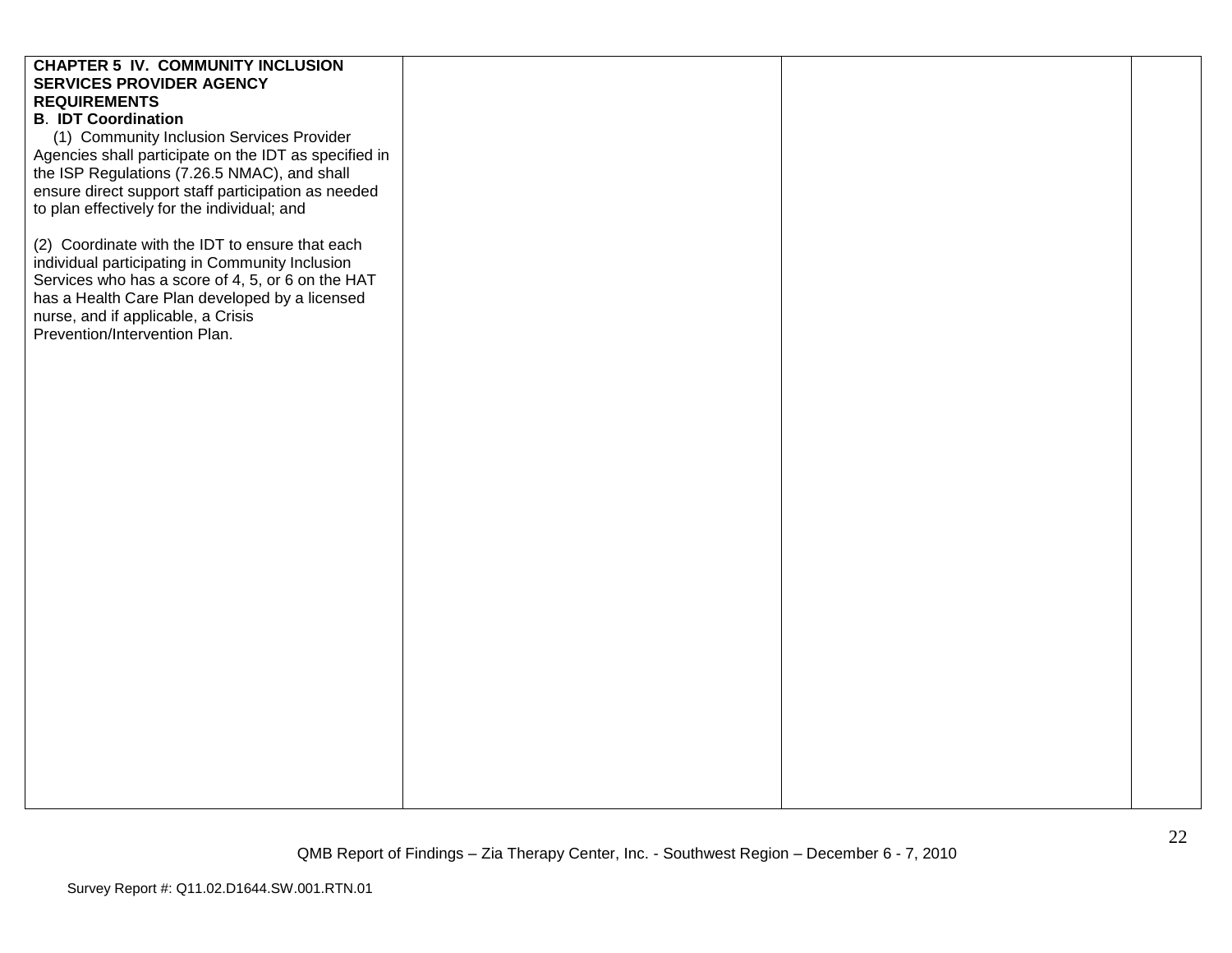| Tag #1A20 DSP Training Documents                                                                             | <b>Scope and Severity Rating: E</b>                 |  |
|--------------------------------------------------------------------------------------------------------------|-----------------------------------------------------|--|
| Developmental Disabilities (DD) Waiver Service                                                               | Based on record review, the Agency failed to ensure |  |
| Standards effective 4/1/2007                                                                                 | that Orientation and Training requirements were met |  |
| <b>CHAPTER 1 IV. GENERAL REQUIREMENTS</b>                                                                    | for 11 of 48 Direct Service Professionals.          |  |
| FOR PROVIDER AGENCY SERVICE                                                                                  |                                                     |  |
| PERSONNEL: The objective of this section is to                                                               | Review of Direct Service Professional training      |  |
| establish personnel standards for DD Medicaid                                                                | records found no evidence of the following required |  |
| Waiver Provider Agencies for the following services:                                                         | DOH/DDSD trainings and certification being          |  |
| Community Living Supports, Community Inclusion                                                               | completed:                                          |  |
| Services, Respite, Substitute Care and Personal                                                              |                                                     |  |
| Support Companion Services. These standards                                                                  | • Pre- Service (DSP #41, 47, 49, 67, 71 & 84)       |  |
| apply to all personnel who provide services, whether                                                         |                                                     |  |
| directly employed or subcontracting with the                                                                 | • Basic Health/Orientation (DSP #41, 49, 67, 71 &   |  |
| Provider Agency. Additional personnel requirements                                                           | 84)                                                 |  |
| and qualifications may be applicable for specific                                                            |                                                     |  |
| service standards.                                                                                           | • Person-Centered Planning (1-Day) (DSP #59 &       |  |
| C. Orientation and Training Requirements:                                                                    | 84)                                                 |  |
| Orientation and training for direct support staff and                                                        |                                                     |  |
| his or her supervisors shall comply with the                                                                 | • First Aid (DSP #78 & 86)                          |  |
| DDSD/DOH Policy Governing the Training                                                                       |                                                     |  |
| Requirements for Direct Support Staff and Internal                                                           | • CPR (DSP #78 & 86)                                |  |
| Service Coordinators Serving Individuals with                                                                |                                                     |  |
| Developmental Disabilities to include the following:                                                         | • Assisting With Medication Delivery (DSP #84 &     |  |
| (1) Each new employee shall receive appropriate                                                              | 86)                                                 |  |
| orientation, including but not limited to, all                                                               |                                                     |  |
| policies relating to fire prevention, accident                                                               | • Rights & Advocacy (DSP #50 & 84)                  |  |
| prevention, incident management and                                                                          |                                                     |  |
| reporting, and emergency procedures; and                                                                     | • Level 1 Health (DSP #84)                          |  |
| Individual-specific training for each individual<br>(2)<br>under his or her direct care, as described in the |                                                     |  |
| individual service plan, prior to working alone                                                              | • Teaching & Support Strategies (DSP #46 & 84)      |  |
| with the individual.                                                                                         |                                                     |  |
| <b>Department of Health (DOH)</b>                                                                            | • Positive Behavior Supports Strategies (DSP #84)   |  |
| <b>Developmental Disabilities Supports Division</b>                                                          |                                                     |  |
| (DDSD) Policy - Policy Title: Training                                                                       | • Participatory Communication & Choice Making       |  |
| <b>Requirements for Direct Service Agency Staff</b>                                                          | (DSP #46 & 84)                                      |  |
| Policy - Eff. March 1, 2007 - II. POLICY                                                                     |                                                     |  |
| <b>STATEMENTS:</b>                                                                                           |                                                     |  |
|                                                                                                              |                                                     |  |
| A. Individuals shall receive services from competent                                                         |                                                     |  |
| and qualified staff.                                                                                         |                                                     |  |
| B. Staff shall complete individual-specific (formerly                                                        |                                                     |  |
| known as "Addendum B") training requirements in                                                              |                                                     |  |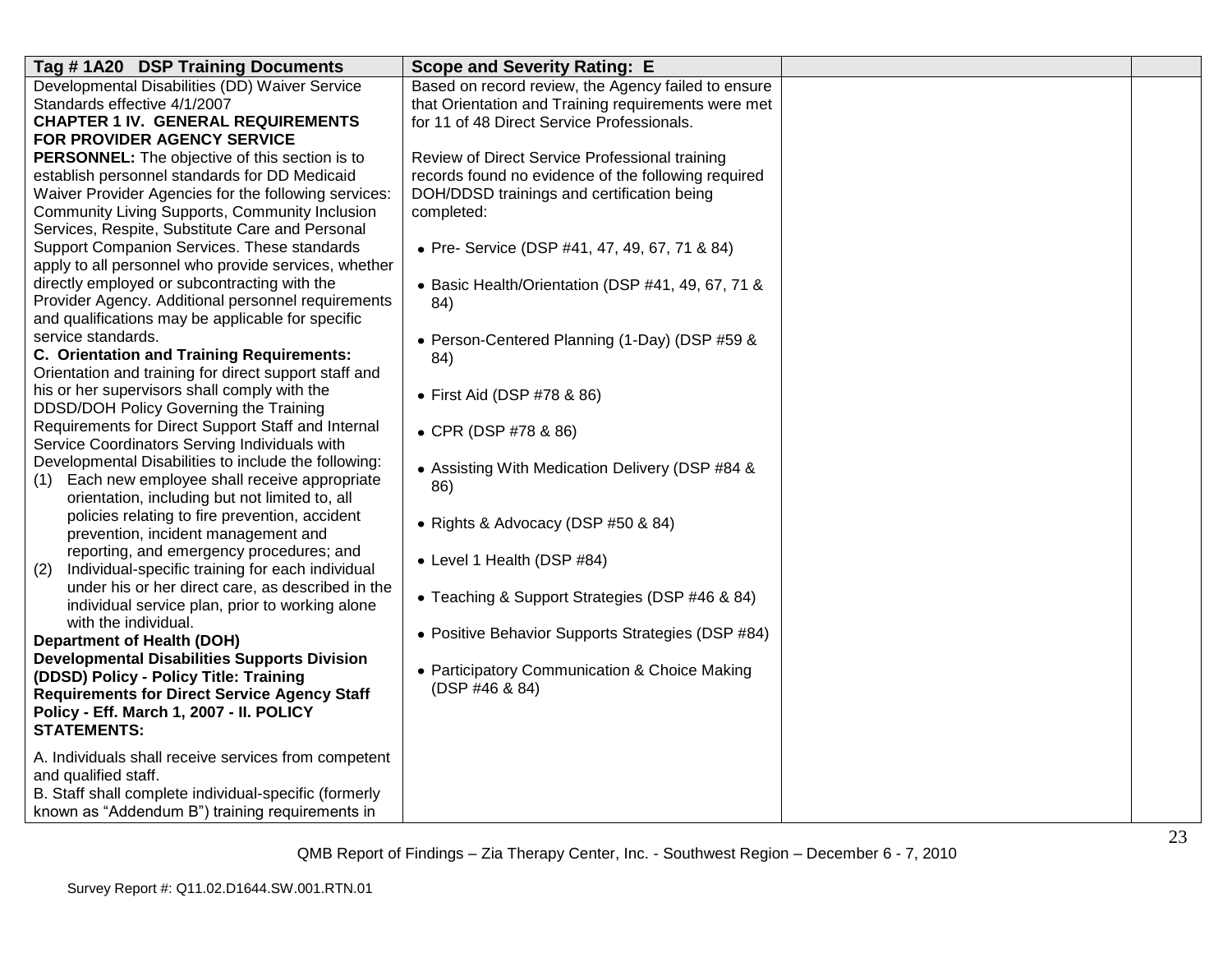| accordance with the specifications described in the<br>individual service plan (ISP) of each individual<br>served.<br>C. Staff shall complete training on DOH-approved<br>incident reporting procedures in accordance with 7<br>NMAC 1.13.<br>D. Staff providing direct services shall complete<br>training in universal precautions on an annual basis.<br>The training materials shall meet Occupational<br>Safety and Health Administration (OSHA)<br>requirements.<br>E. Staff providing direct services shall maintain<br>certification in first aid and CPR. The training<br>materials shall meet OSHA requirements/guidelines.                                                                                                                                                                                                                                                                       |  |  |
|-------------------------------------------------------------------------------------------------------------------------------------------------------------------------------------------------------------------------------------------------------------------------------------------------------------------------------------------------------------------------------------------------------------------------------------------------------------------------------------------------------------------------------------------------------------------------------------------------------------------------------------------------------------------------------------------------------------------------------------------------------------------------------------------------------------------------------------------------------------------------------------------------------------|--|--|
| F. Staff who may be exposed to hazardous<br>chemicals shall complete relevant training in<br>accordance with OSHA requirements.<br>G. Staff shall be certified in a DDSD-approved<br>behavioral intervention system (e.g., Mandt, CPI)<br>before using physical restraint techniques. Staff<br>members providing direct services shall maintain<br>certification in a DDSD-approved behavioral<br>intervention system if an individual they support has<br>a behavioral crisis plan that includes the use of<br>physical restraint techniques.<br>H. Staff shall complete and maintain certification in<br>a DDSD-approved medication course in accordance<br>with the DDSD Medication Delivery Policy M-001.<br>I. Staff providing direct services shall complete<br>safety training within the first thirty (30) days of<br>employment and before working alone with an<br>individual receiving services. |  |  |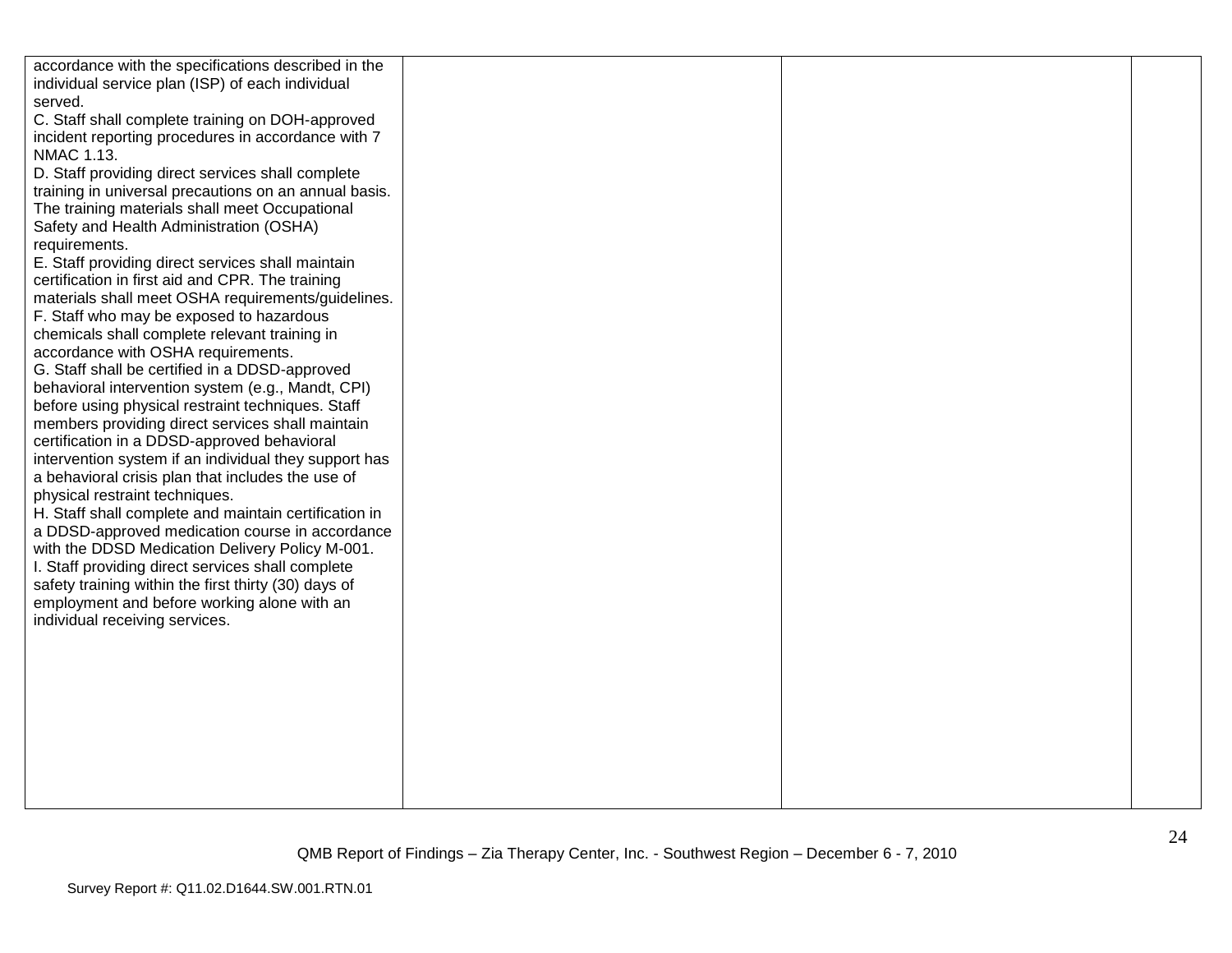| Tag #1A22 Staff Competence                                                                             | <b>Scope and Severity Rating: D</b>                                                        |  |
|--------------------------------------------------------------------------------------------------------|--------------------------------------------------------------------------------------------|--|
| Developmental Disabilities (DD) Waiver Service                                                         | Based on interview, the Agency failed to ensure that                                       |  |
| Standards effective 4/1/2007                                                                           | training competencies were met for 1 of 7 Direct                                           |  |
| <b>CHAPTER 1 IV. GENERAL REQUIREMENTS</b>                                                              | Service Professionals.                                                                     |  |
| FOR PROVIDER AGENCY SERVICE                                                                            |                                                                                            |  |
| <b>PERSONNEL:</b> The objective of this section is to<br>establish personnel standards for DD Medicaid | When DSP were asked if they received training<br>on the Individual's ISP and what the plan |  |
| Waiver Provider Agencies for the following services:                                                   | covered, the following was reported:                                                       |  |
| Community Living Supports, Community Inclusion                                                         |                                                                                            |  |
| Services, Respite, Substitute Care and Personal                                                        | • DSP #69 stated, "No" (Individual #6)                                                     |  |
| Support Companion Services. These standards                                                            |                                                                                            |  |
| apply to all personnel who provide services, whether                                                   | When DSP were asked if they received training                                              |  |
| directly employed or subcontracting with the                                                           | on the Individual's Positive Behavioral Supports                                           |  |
| Provider Agency. Additional personnel requirements                                                     | Plan and what the plan covered, the following                                              |  |
| and qualifications may be applicable for specific                                                      | was reported:                                                                              |  |
| service standards.                                                                                     |                                                                                            |  |
| F. Qualifications for Direct Service Personnel:                                                        | • DSP #69 stated, "No." According to the                                                   |  |
| The following employment qualifications and                                                            | Individual Specific Training Section of the ISP,                                           |  |
| competency requirements are applicable to all                                                          | the Individual requires a Positive Behavioral                                              |  |
| Direct Service Personnel employed by a Provider<br>Agency:                                             | Supports Plan. (Individual #6)                                                             |  |
|                                                                                                        |                                                                                            |  |
| Direct service personnel shall be eighteen (18)<br>(1)                                                 |                                                                                            |  |
| years or older. Exception: Adult Habilitation can                                                      |                                                                                            |  |
| employ direct care personnel under the age of                                                          |                                                                                            |  |
| eighteen 18 years, but the employee shall work                                                         |                                                                                            |  |
| directly under a supervisor, who is physically                                                         |                                                                                            |  |
| present at all times;                                                                                  |                                                                                            |  |
|                                                                                                        |                                                                                            |  |
| Direct service personnel shall have the ability<br>(2)<br>to read and carry out the requirements in an |                                                                                            |  |
| ISP;                                                                                                   |                                                                                            |  |
|                                                                                                        |                                                                                            |  |
| Direct service personnel shall be available to<br>(3)                                                  |                                                                                            |  |
| communicate in the language that is                                                                    |                                                                                            |  |
| functionally required by the individual or in the                                                      |                                                                                            |  |
| use of any specific augmentative                                                                       |                                                                                            |  |
| communication system utilized by the                                                                   |                                                                                            |  |
| individual;                                                                                            |                                                                                            |  |
|                                                                                                        |                                                                                            |  |
| Direct service personnel shall meet the<br>(4)                                                         |                                                                                            |  |
| qualifications specified by DDSD in the Policy                                                         |                                                                                            |  |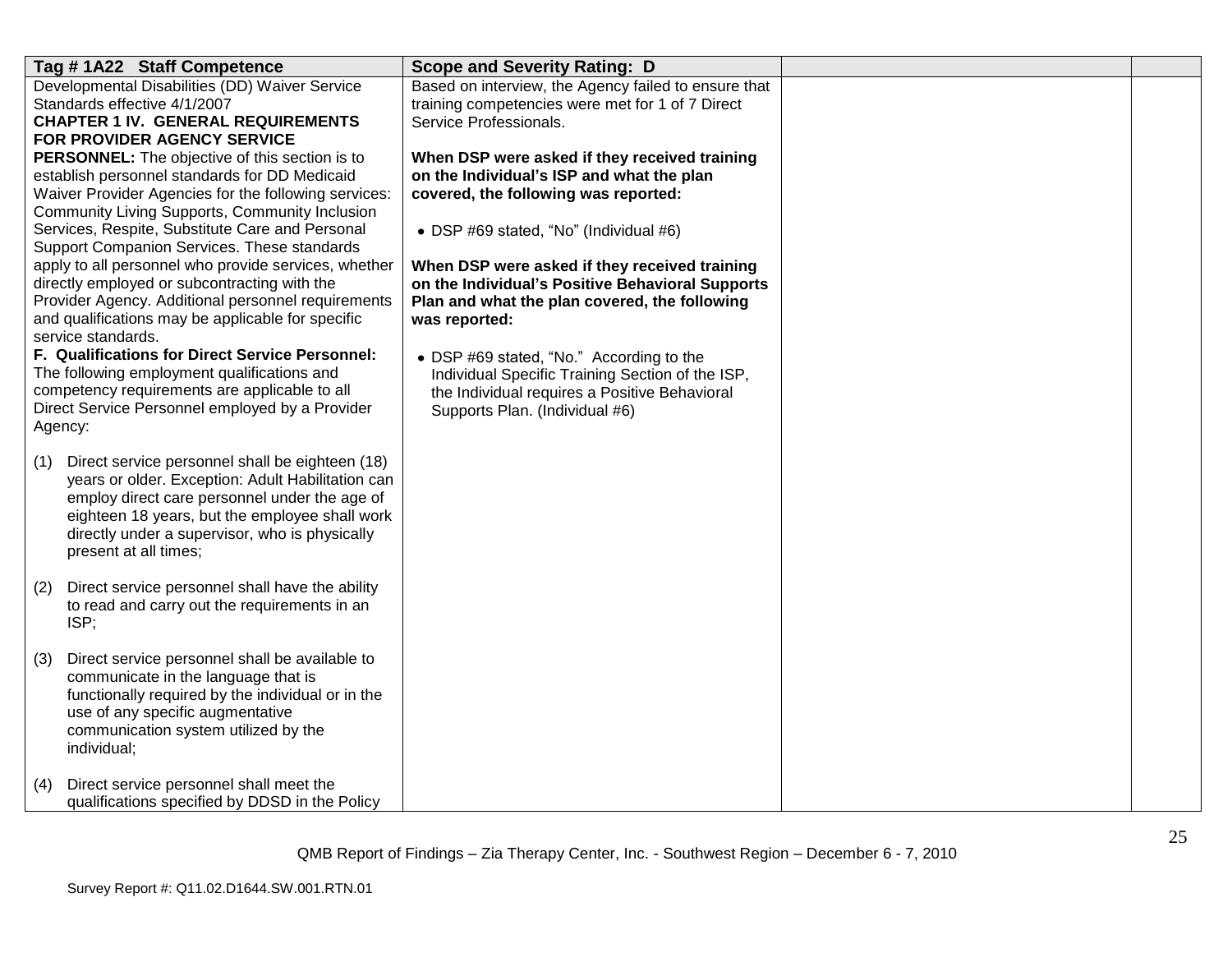|     | Governing the Training Requirements for Direct        |  |  |
|-----|-------------------------------------------------------|--|--|
|     | Support Staff and Internal Service                    |  |  |
|     | Coordinators, Serving Individuals with                |  |  |
|     | Developmental Disabilities; and                       |  |  |
|     |                                                       |  |  |
| (5) | Direct service Provider Agencies of Respite           |  |  |
|     | Services, Substitute Care, Personal Support           |  |  |
|     | Services, Nutritional Counseling, Therapists          |  |  |
|     | and Nursing shall demonstrate basic                   |  |  |
|     | knowledge of developmental disabilities and           |  |  |
|     | have training or demonstrable qualifications          |  |  |
|     | related to the role he or she is performing and       |  |  |
|     | complete individual specific training as required     |  |  |
|     | in the ISP for each individual he or she support.     |  |  |
|     |                                                       |  |  |
| (6) | Report required personnel training status to the      |  |  |
|     | DDSD Statewide Training Database as                   |  |  |
|     | specified in DDSD policies as related to              |  |  |
|     | training requirements as follows:                     |  |  |
|     | (a) Initial comprehensive personnel status report     |  |  |
|     | (name, date of hire, Social Security number           |  |  |
|     | category) on all required personnel to be             |  |  |
|     | submitted to DDSD Statewide Training                  |  |  |
|     |                                                       |  |  |
|     | Database within the first ninety (90) calendar        |  |  |
|     | days of providing services;                           |  |  |
|     | (b) Staff who do not wish to use his or her Social    |  |  |
|     | Security Number may request an alternative            |  |  |
|     | tracking number; and                                  |  |  |
|     | (c) Quarterly personnel update reports sent to        |  |  |
|     | DDSD Statewide Training Database to reflect           |  |  |
|     | new hires, terminations, inter-provider               |  |  |
|     | Agency position changes, and name                     |  |  |
|     | changes.                                              |  |  |
|     |                                                       |  |  |
|     | Department of Health (DOH) Developmental              |  |  |
|     | <b>Disabilities Supports Division (DDSD) Policy -</b> |  |  |
|     | <b>Policy Title: Training Requirements for Direct</b> |  |  |
|     | Service Agency Staff Policy - Eff. March 1, 2007 -    |  |  |
|     | <b>II. POLICY STATEMENTS:</b>                         |  |  |
|     | A. Individuals shall receive services from competent  |  |  |
|     | and qualified staff.                                  |  |  |
|     |                                                       |  |  |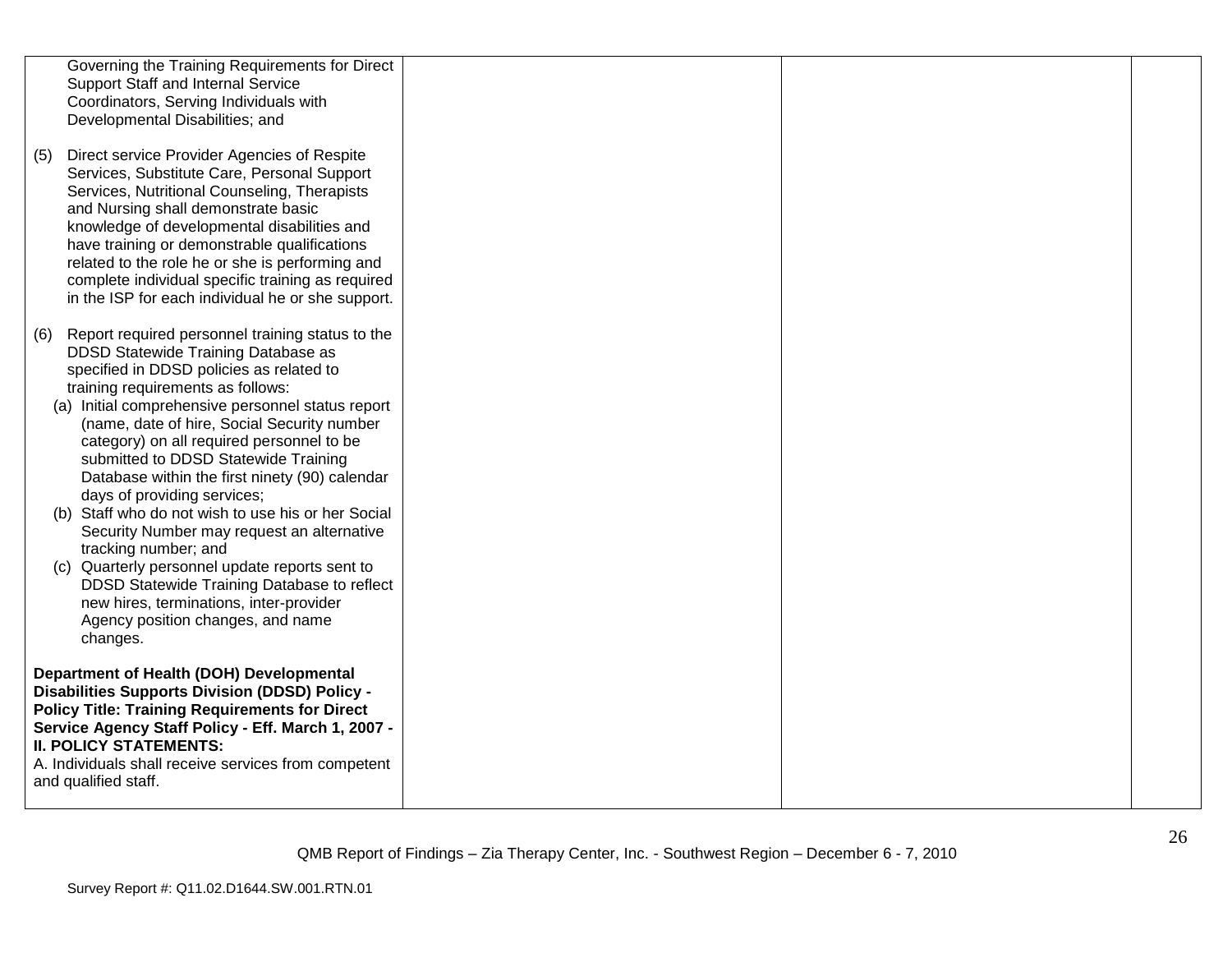| Tag #1A28.1 (CoP) Incident Mgt. System -<br><b>Personnel Training</b>                                                                                                                                                                                                                                                                                                                                                                                                                                                                                                                                                                                                                                                                                                                                                                                                                                                                                                                                                                                                                                                                                                                                                                                                                                                                                                                                                                                                                                                                                                                                                                                                                                                                                                                                                                                                                                                                                                | <b>Scope &amp; Severity Rating: D</b>                                                                                                                                                                                                                                                            |  |
|----------------------------------------------------------------------------------------------------------------------------------------------------------------------------------------------------------------------------------------------------------------------------------------------------------------------------------------------------------------------------------------------------------------------------------------------------------------------------------------------------------------------------------------------------------------------------------------------------------------------------------------------------------------------------------------------------------------------------------------------------------------------------------------------------------------------------------------------------------------------------------------------------------------------------------------------------------------------------------------------------------------------------------------------------------------------------------------------------------------------------------------------------------------------------------------------------------------------------------------------------------------------------------------------------------------------------------------------------------------------------------------------------------------------------------------------------------------------------------------------------------------------------------------------------------------------------------------------------------------------------------------------------------------------------------------------------------------------------------------------------------------------------------------------------------------------------------------------------------------------------------------------------------------------------------------------------------------------|--------------------------------------------------------------------------------------------------------------------------------------------------------------------------------------------------------------------------------------------------------------------------------------------------|--|
| NMAC 7.1.13.10 INCIDENT MANAGEMENT<br><b>SYSTEM REQUIREMENTS:</b><br>A. General: All licensed health care facilities and<br>community based service providers shall establish<br>and maintain an incident management system,<br>which emphasizes the principles of prevention and<br>staff involvement. The licensed health care facility or<br>community based service provider shall ensure that<br>the incident management system policies and<br>procedures requires all employees to be<br>competently trained to respond to, report, and<br>document incidents in a timely and accurate<br>manner.<br>D. Training Documentation: All licensed health<br>care facilities and community based service<br>providers shall prepare training documentation for<br>each employee to include a signed statement<br>indicating the date, time, and place they received<br>their incident management reporting instruction. The<br>licensed health care facility and community based<br>service provider shall maintain documentation of an<br>employee's training for a period of at least twelve<br>(12) months, or six (6) months after termination of<br>an employee's employment. Training curricula shall<br>be kept on the provider premises and made<br>available on request by the department. Training<br>documentation shall be made available immediately<br>upon a division representative's request. Failure to<br>provide employee training documentation shall<br>subject the licensed health care facility or<br>community based service provider to the penalties<br>provided for in this rule.<br><b>Policy Title: Training Requirements for Direct</b><br>Service Agency Staff Policy - Eff. March 1, 2007<br><b>II. POLICY STATEMENTS:</b><br>A. Individuals shall receive services from competent<br>and qualified staff.<br>C. Staff shall complete training on DOH-approved<br>incident reporting procedures in accordance with 7<br>NMAC 1.13. | Based on record review, the Agency failed to<br>provide documentation verifying completion of<br>Incident Management Training for 7 of 49 Agency<br>Personnel.<br>• Incident Management Training (Abuse, Neglect &<br>Misappropriation of Consumers' Property) (#40,<br>52, 60, 77, 83, 84 & 86) |  |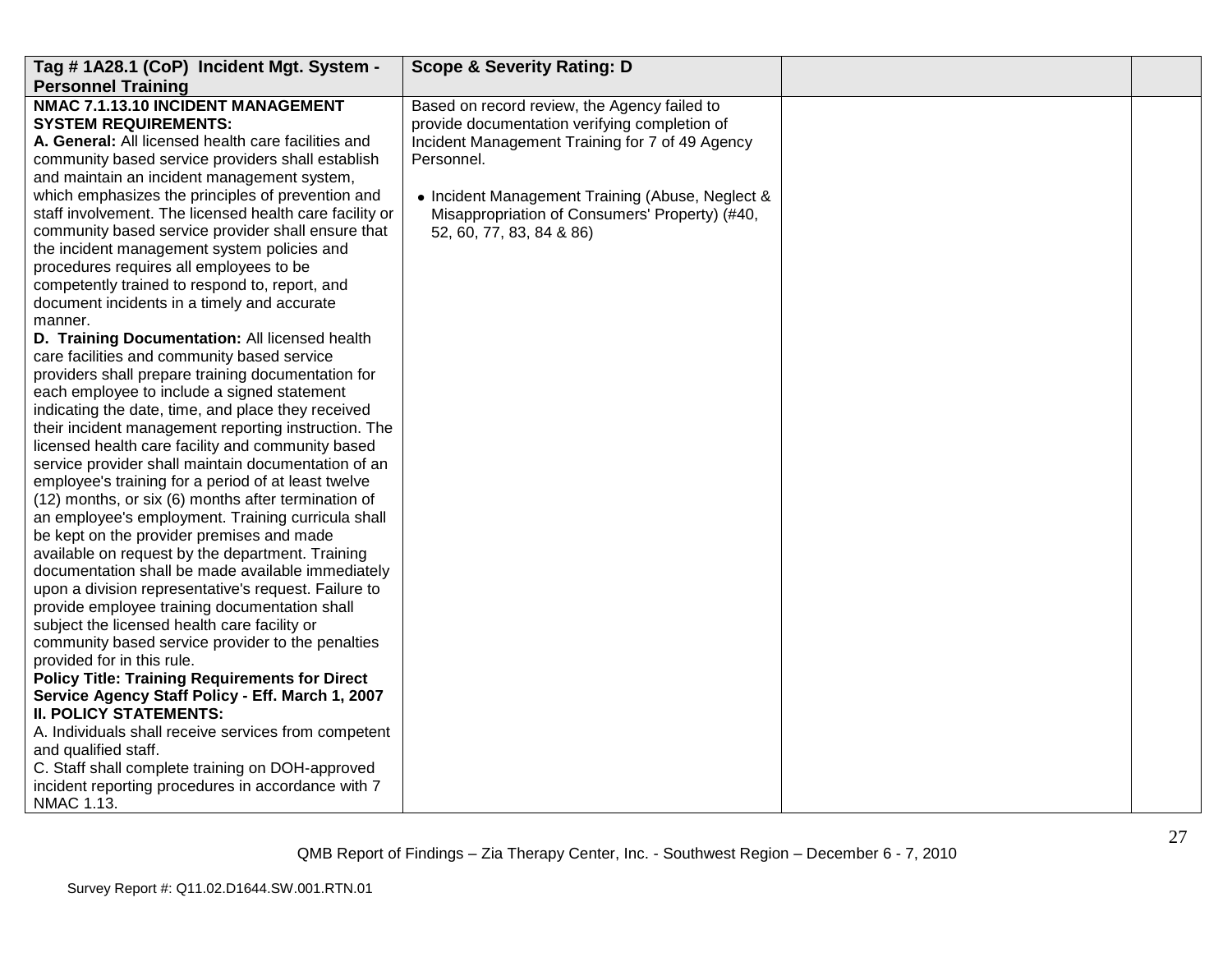| Tag #1A28.2 (CoP) Incident Mgt. System -<br><b>Parent/Guardian Training</b>                                                                                                                                                                                                                                                                                                                                                                                                                                                                                                                                                                                                                                                                                                                                                                                                                                                                                  | <b>Scope &amp; Severity Rating: E</b>                                                                                                                                                                                                                                                                                                                                                                                                                                                                   |  |
|--------------------------------------------------------------------------------------------------------------------------------------------------------------------------------------------------------------------------------------------------------------------------------------------------------------------------------------------------------------------------------------------------------------------------------------------------------------------------------------------------------------------------------------------------------------------------------------------------------------------------------------------------------------------------------------------------------------------------------------------------------------------------------------------------------------------------------------------------------------------------------------------------------------------------------------------------------------|---------------------------------------------------------------------------------------------------------------------------------------------------------------------------------------------------------------------------------------------------------------------------------------------------------------------------------------------------------------------------------------------------------------------------------------------------------------------------------------------------------|--|
| NMAC 7.1.13.10 INCIDENT MANAGEMENT<br><b>SYSTEM REQUIREMENTS:</b><br>A. General: All licensed health care facilities and<br>community based service providers shall establish<br>and maintain an incident management system,<br>which emphasizes the principles of prevention and<br>staff involvement. The licensed health care facility or<br>community based service provider shall ensure that<br>the incident management system policies and<br>procedures requires all employees to be<br>competently trained to respond to, report, and<br>document incidents in a timely and accurate<br>manner.                                                                                                                                                                                                                                                                                                                                                     | Based on record review, the Agency failed to<br>provide documentation indicating consumer, family<br>members, or legal guardians had received an<br>orientation packet including incident management<br>system policies and procedural information<br>concerning the reporting of Abuse, Neglect and<br>Misappropriation of Consumers' Property, for 2 of 8<br>individuals.<br>• Parent/Guardian Incident Management Training<br>(Abuse, Neglect & Misappropriation of<br>Consumers' Property) (#4 & 8) |  |
| E. Consumer and Guardian Orientation Packet:<br>Consumers, family members and legal guardians<br>shall be made aware of and have available<br>immediate accessibility to the licensed health care<br>facility and community based service provider<br>incident reporting processes. The licensed health<br>care facility and community based service provider<br>shall provide consumers, family members or legal<br>guardians an orientation packet to include incident<br>management systems policies and procedural<br>information concerning the reporting of abuse,<br>neglect or misappropriation. The licensed health<br>care facility and community based service provider<br>shall include a signed statement indicating the date,<br>time, and place they received their orientation<br>packet to be contained in the consumer's file. The<br>appropriate consumer, family member or legal<br>guardian shall sign this at the time of orientation. |                                                                                                                                                                                                                                                                                                                                                                                                                                                                                                         |  |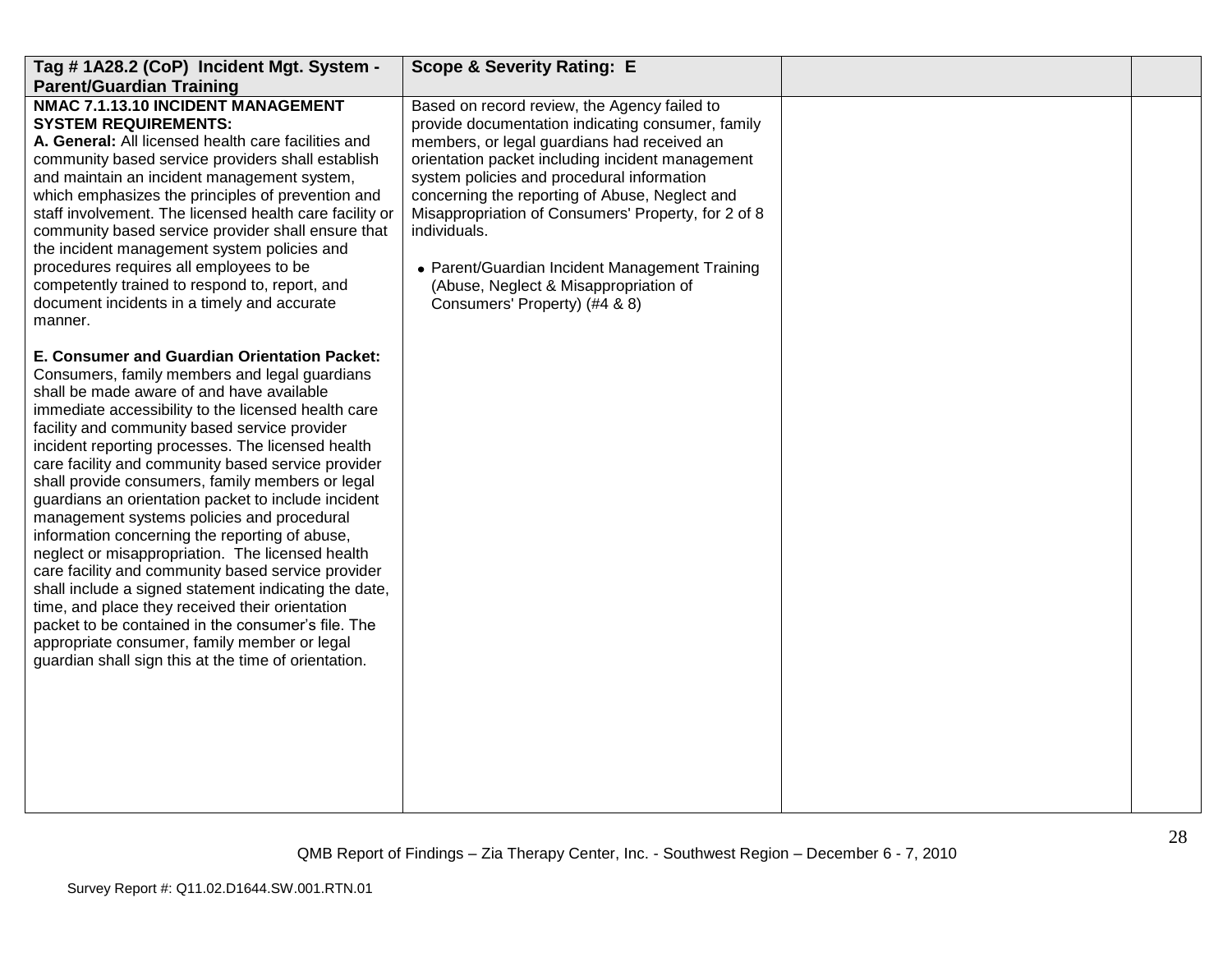| Tag #1A37 Individual Specific Training                                                                                                                                                                                                                                                                                                                                                                                                                                                                                                                                                                                                                                                                                    | <b>Scope and Severity Rating: E</b>                                                                                                                                                                                                                                                                      |  |
|---------------------------------------------------------------------------------------------------------------------------------------------------------------------------------------------------------------------------------------------------------------------------------------------------------------------------------------------------------------------------------------------------------------------------------------------------------------------------------------------------------------------------------------------------------------------------------------------------------------------------------------------------------------------------------------------------------------------------|----------------------------------------------------------------------------------------------------------------------------------------------------------------------------------------------------------------------------------------------------------------------------------------------------------|--|
| Developmental Disabilities (DD) Waiver Service<br>Standards effective 4/1/2007<br><b>CHAPTER 1 IV. GENERAL REQUIREMENTS</b><br>FOR PROVIDER AGENCY SERVICE<br><b>PERSONNEL:</b> The objective of this section is to<br>establish personnel standards for DD Medicaid<br>Waiver Provider Agencies for the following services:<br>Community Living Supports, Community Inclusion<br>Services, Respite, Substitute Care and Personal<br>Support Companion Services. These standards<br>apply to all personnel who provide services, whether<br>directly employed or subcontracting with the<br>Provider Agency. Additional personnel requirements<br>and qualifications may be applicable for specific<br>service standards. | Based on record review, the Agency failed to ensure<br>that Individual Specific Training requirements were<br>met for 11 of 49 Agency Personnel.<br>Review of personnel records found no evidence of<br>the following:<br>Individual Specific Training (#41, 54, 63, 65, 68,<br>71, 75, 76, 81, 84 & 86) |  |
| <b>C. Orientation and Training Requirements:</b><br>Orientation and training for direct support staff and<br>his or her supervisors shall comply with the<br>DDSD/DOH Policy Governing the Training<br>Requirements for Direct Support Staff and Internal<br>Service Coordinators Serving Individuals with<br>Developmental Disabilities to include the following:<br>Individual-specific training for each individual<br>(2)<br>under his or her direct care, as described in the<br>individual service plan, prior to working alone<br>with the individual.                                                                                                                                                             |                                                                                                                                                                                                                                                                                                          |  |
| <b>Department of Health (DOH)</b><br><b>Developmental Disabilities Supports Division</b><br>(DDSD) Policy - Policy Title: Training<br><b>Requirements for Direct Service Agency Staff</b><br>Policy - Eff. March 1, 2007 - II. POLICY<br><b>STATEMENTS:</b>                                                                                                                                                                                                                                                                                                                                                                                                                                                               |                                                                                                                                                                                                                                                                                                          |  |
| A. Individuals shall receive services from competent<br>and qualified staff.<br>B. Staff shall complete individual-specific (formerly<br>known as "Addendum B") training requirements in<br>accordance with the specifications described in the<br>individual service plan (ISP) of each individual<br>served.                                                                                                                                                                                                                                                                                                                                                                                                            |                                                                                                                                                                                                                                                                                                          |  |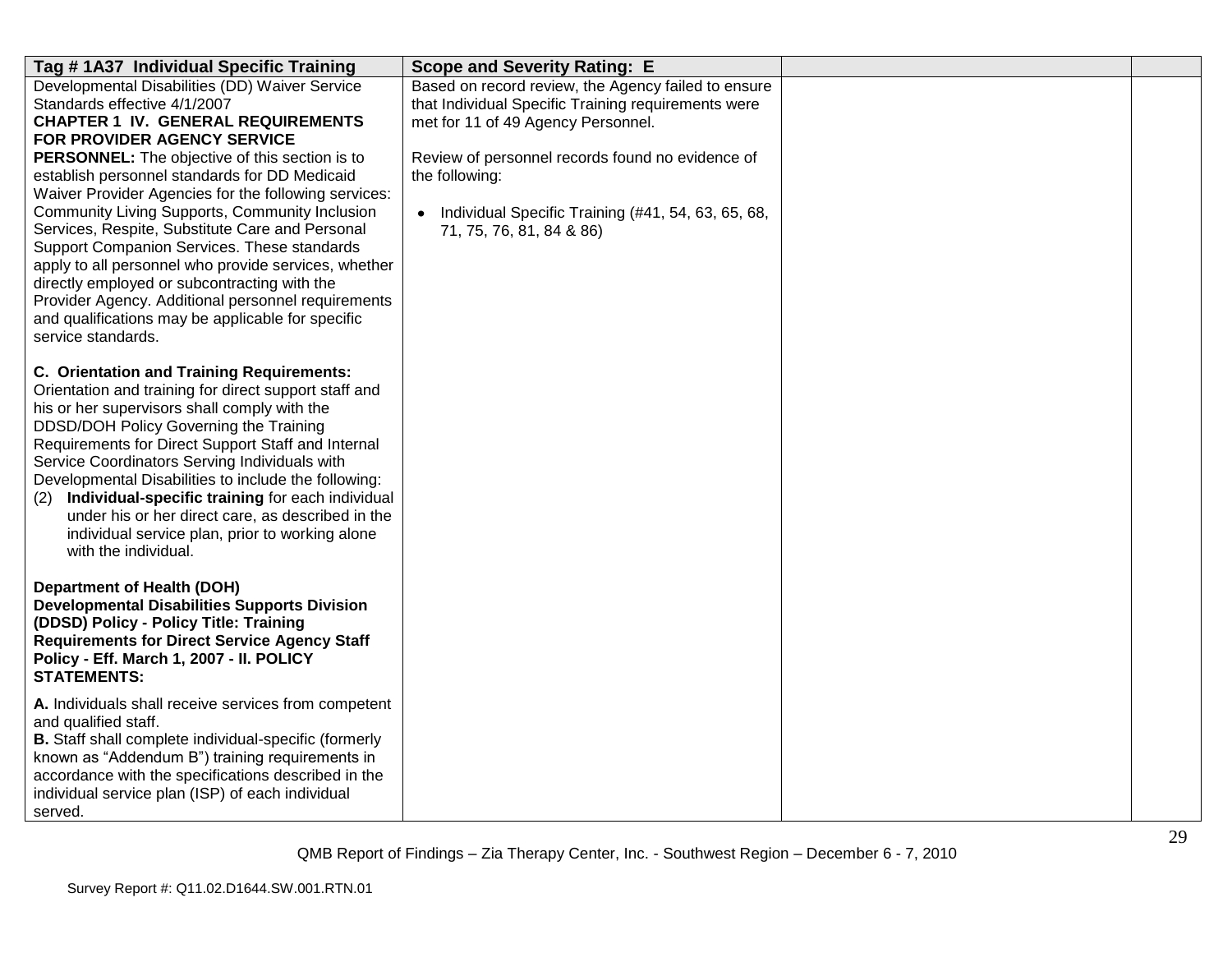| Tag # 5I11 Reporting Requirements                                                         | <b>Scope and Severity Rating: B</b>                        |  |
|-------------------------------------------------------------------------------------------|------------------------------------------------------------|--|
| (Community Inclusion Quarterly Reports)                                                   |                                                            |  |
| Developmental Disabilities (DD) Waiver Service                                            | Based on record review, the Agency failed to               |  |
| Standards effective 4/1/2007                                                              | complete quarterly reports as required for 2 of 8          |  |
| <b>CHAPTER 5 IV. COMMUNITY INCLUSION</b>                                                  | individuals receiving Community Inclusion services.        |  |
| <b>SERVICES PROVIDER AGENCY</b>                                                           |                                                            |  |
| <b>REQUIREMENTS</b>                                                                       | <b>Adult Habilitation Quarterly Reports</b>                |  |
| E. Provider Agency Reporting Requirements: All                                            | • Individual #3 - None found for $8/2010 - 10/2010$        |  |
| Community Inclusion Provider Agencies are                                                 |                                                            |  |
| required to submit written quarterly status reports to                                    | <b>Community Access Quarterly Reports</b>                  |  |
| the individual's Case Manager no later than fourteen                                      | $\bullet$ Individual #3 - None found for 11/2009 - 10/2010 |  |
| (14) calendar days following the end of each                                              |                                                            |  |
| quarter. In addition to reporting required by specific                                    | • Individual #4 - None found for $2/2010 - 5/2010$         |  |
| Community Access, Supported Employment, and                                               |                                                            |  |
| Adult Habilitation Standards, the quarterly reports                                       |                                                            |  |
| shall contain the following written documentation:                                        |                                                            |  |
| (1) Identification and implementation of a                                                |                                                            |  |
| meaningful day definition for each person served;                                         |                                                            |  |
| (2) Documentation summarizing the following:                                              |                                                            |  |
| (a) Daily choice-based options; and                                                       |                                                            |  |
| (b) Daily progress toward goals using age-                                                |                                                            |  |
| appropriate strategies specified in each                                                  |                                                            |  |
| individual's action plan in the ISP.                                                      |                                                            |  |
| (3) Significant changes in the individual's routine or                                    |                                                            |  |
| staffing;                                                                                 |                                                            |  |
| (4) Unusual or significant life events;                                                   |                                                            |  |
| (5) Quarterly updates on health status, including                                         |                                                            |  |
| changes in medication, assistive technology needs<br>and durable medical equipment needs; |                                                            |  |
|                                                                                           |                                                            |  |
| (6) Record of personally meaningful community<br>inclusion;                               |                                                            |  |
| (7) Success of supports as measured by whether or                                         |                                                            |  |
| not the person makes progress toward his or her                                           |                                                            |  |
| desired outcomes as identified in the ISP; and                                            |                                                            |  |
| (8) Any additional reporting required by DDSD.                                            |                                                            |  |
|                                                                                           |                                                            |  |
|                                                                                           |                                                            |  |
|                                                                                           |                                                            |  |
|                                                                                           |                                                            |  |
|                                                                                           |                                                            |  |
|                                                                                           |                                                            |  |
|                                                                                           |                                                            |  |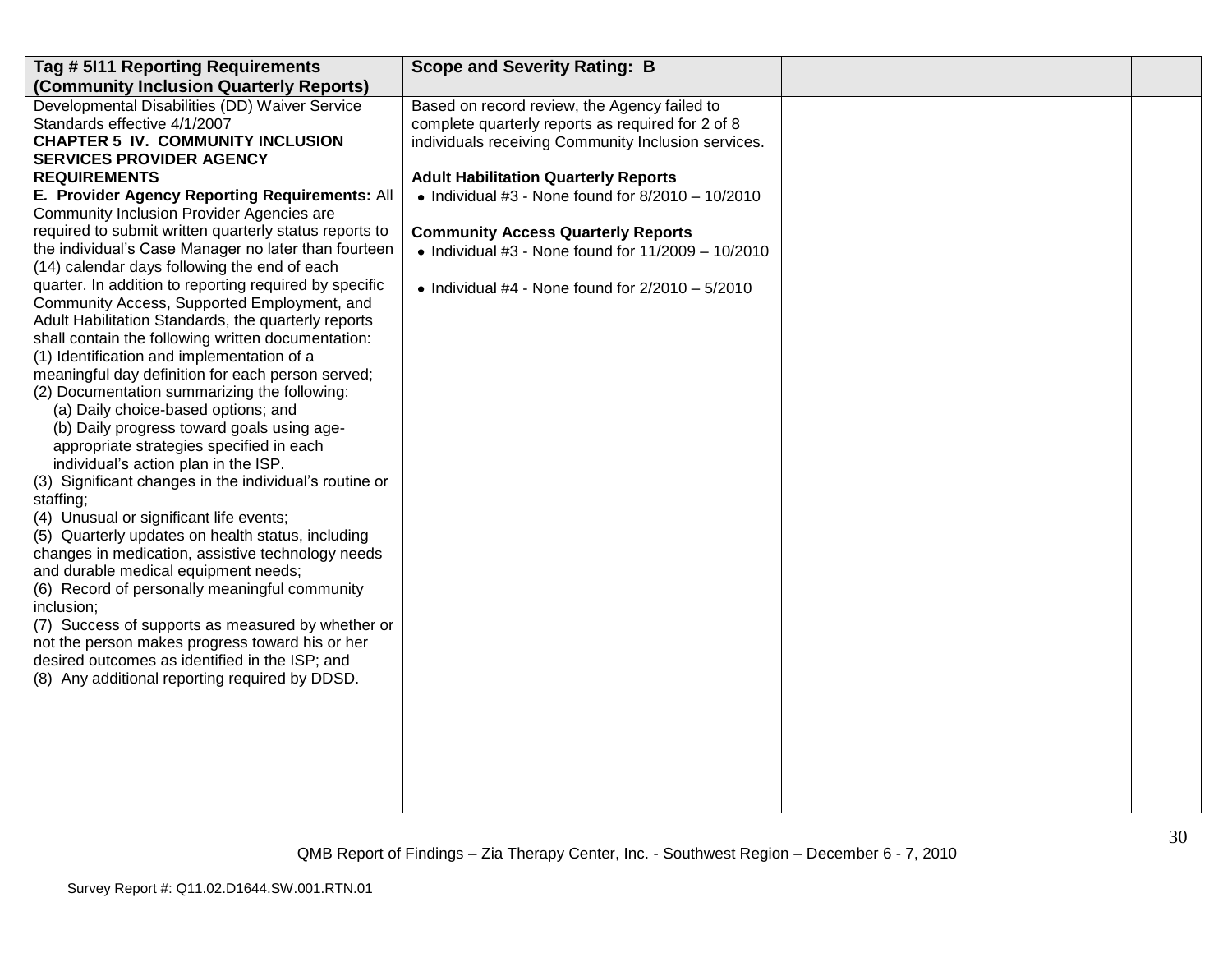| Tag # 6L13 (CoP) - CL Healthcare Reqts.               | <b>Scope and Severity Rating: D</b>                |  |
|-------------------------------------------------------|----------------------------------------------------|--|
| Developmental Disabilities (DD) Waiver Service        | Based on record review, the Agency failed to       |  |
| Standards effective 4/1/2007                          | provide documentation of annual physical           |  |
| <b>CHAPTER 6. VI. GENERAL REQUIREMENTS</b>            | examinations and/or other examinations as          |  |
| FOR COMMUNITY LIVING                                  | specified by a licensed physician for 1 of 3       |  |
| G. Health Care Requirements for Community             | individuals receiving Community Living Services.   |  |
| <b>Living Services.</b>                               |                                                    |  |
| (1) The Community Living Service providers shall      | The following was not found, incomplete and/or not |  |
| ensure completion of a HAT for each individual        | current:                                           |  |
| receiving this service. The HAT shall be completed    |                                                    |  |
| 2 weeks prior to the annual ISP meeting and           | • Annual Physical (#3)                             |  |
| submitted to the Case Manager and all other IDT       |                                                    |  |
| Members. A revised HAT is required to also be         | • Dental Exam                                      |  |
| submitted whenever the individual's health status     | ° Individual #3 - As indicated by the DDSD file    |  |
| changes significantly. For individuals who are newly  | matrix Dental Exams are to be conducted            |  |
| allocated to the DD Waiver program, the HAT may       | annually. No evidence of exam was found.           |  |
| be completed within 2 weeks following the initial ISP |                                                    |  |
| meeting and submitted with any strategies and         | • Vision Exam                                      |  |
| support plans indicated in the ISP, or within 72      | ° Individual #3 - As indicated by the DDSD file    |  |
| hours following admission into direct services, which | matrix Vision Exams are to be conducted            |  |
| ever comes first.                                     | annually. No evidence of exam was found.           |  |
| (2) Each individual will have a Health Care           |                                                    |  |
| Coordinator, designated by the IDT. When the          |                                                    |  |
| individual's HAT score is 4, 5 or 6 the Health Care   |                                                    |  |
| Coordinator shall be an IDT member, other than the    |                                                    |  |
| individual. The Health Care Coordinator shall         |                                                    |  |
| oversee and monitor health care services for the      |                                                    |  |
| individual in accordance with these standards. In     |                                                    |  |
| circumstances where no IDT member voluntarily         |                                                    |  |
| accepts designation as the health care coordinator,   |                                                    |  |
| the community living provider shall assign a staff    |                                                    |  |
| member to this role.                                  |                                                    |  |
| (3) For each individual receiving Community Living    |                                                    |  |
| Services, the provider agency shall ensure and        |                                                    |  |
| document the following:                               |                                                    |  |
| (a) Provision of health care oversight consistent     |                                                    |  |
| with these Standards as detailed in Chapter           |                                                    |  |
| One section III E: Healthcare Documentation           |                                                    |  |
| by Nurses For Community Living Services,              |                                                    |  |
| Community Inclusion Services and Private              |                                                    |  |
| Duty Nursing Services.                                |                                                    |  |
| b) That each individual with a score of 4, 5, or 6    |                                                    |  |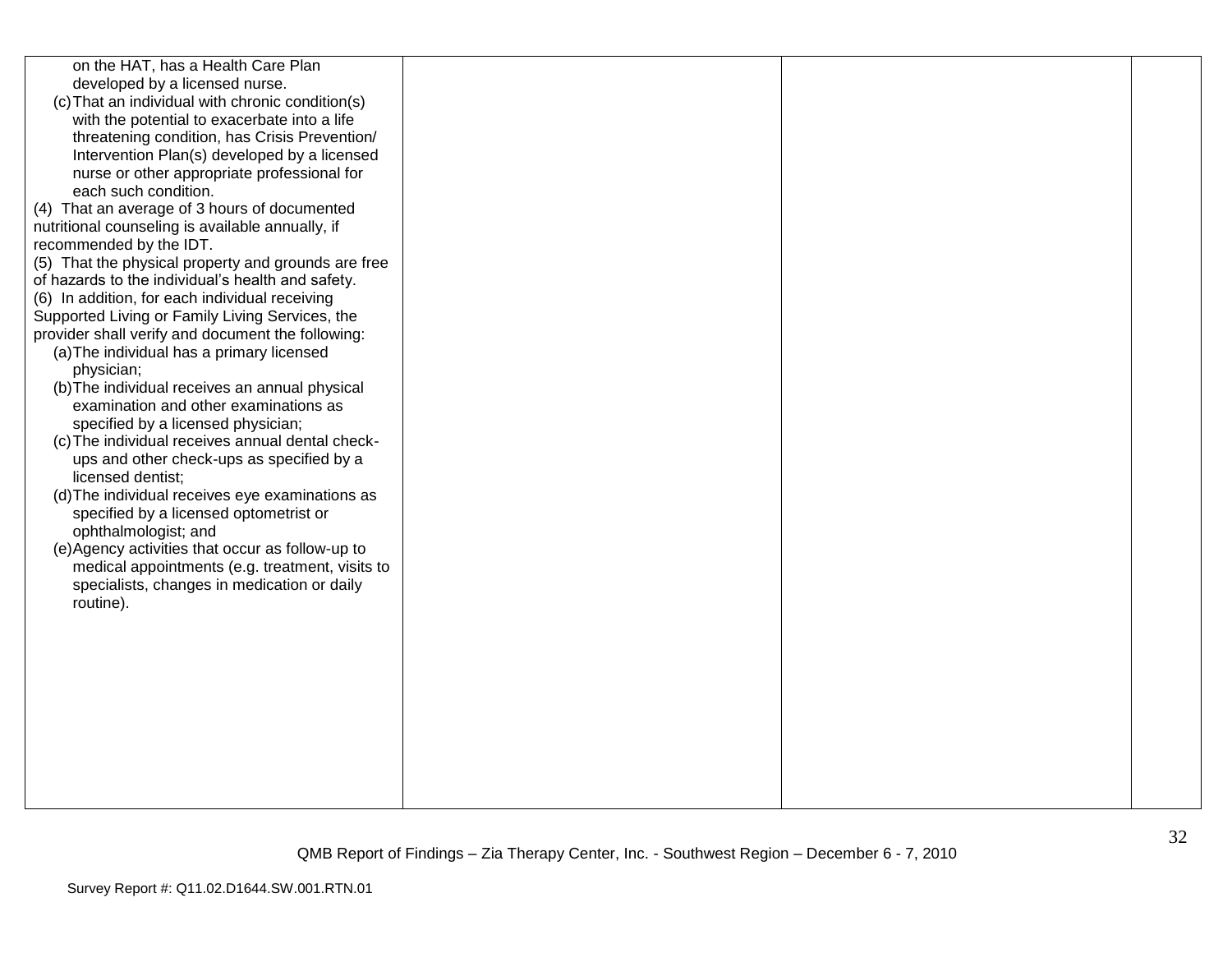| Tag # 6L14 Residential Case File                                                                                                                                                                                                                                                                                                                                                                                                                                                                                                                                                                                                                                                                                                                                                                                                                                                                                                                                                                                                                                                                                                                                | <b>Scope and Severity Rating: E</b>                                                                                                                                                                                                                                                                                                                                  |  |
|-----------------------------------------------------------------------------------------------------------------------------------------------------------------------------------------------------------------------------------------------------------------------------------------------------------------------------------------------------------------------------------------------------------------------------------------------------------------------------------------------------------------------------------------------------------------------------------------------------------------------------------------------------------------------------------------------------------------------------------------------------------------------------------------------------------------------------------------------------------------------------------------------------------------------------------------------------------------------------------------------------------------------------------------------------------------------------------------------------------------------------------------------------------------|----------------------------------------------------------------------------------------------------------------------------------------------------------------------------------------------------------------------------------------------------------------------------------------------------------------------------------------------------------------------|--|
| Developmental Disabilities (DD) Waiver Service<br>Standards effective 4/1/2007<br><b>CHAPTER 6. VIII. COMMUNITY LIVING</b><br><b>SERVICE PROVIDER AGENCY REQUIREMENTS</b><br>A. Residence Case File: For individuals receiving<br>Supported Living or Family Living, the Agency shall<br>maintain in the individual's home a complete and<br>current confidential case file for each individual. For<br>individuals receiving Independent Living Services,<br>rather than maintaining this file at the individual's<br>home, the complete and current confidential case<br>file for each individual shall be maintained at the<br>agency's administrative site. Each file shall include<br>the following:<br>(1) Complete and current ISP and all supplemental<br>plans specific to the individual;<br>(2) Complete and current Health Assessment Tool;<br>(3) Current emergency contact information, which<br>includes the individual's address, telephone<br>number, names and telephone numbers of<br>residential Community Living Support providers,<br>relatives, or guardian or conservator, primary care<br>physician's name(s) and telephone number(s), | Based on record review, the Agency failed to<br>maintain a complete and confidential case file in the<br>residence for 2 of 3 Individuals receiving Family<br>Living Services.<br>The following was not found, incomplete and/or not<br>current:<br>• Special Health Care Needs<br><sup>o</sup> Nutritional Plan (#3)<br>• Crisis Plan<br><sup>o</sup> Seizures (#5) |  |
| pharmacy name, address and telephone number<br>and dentist name, address and telephone number,<br>and health plan;                                                                                                                                                                                                                                                                                                                                                                                                                                                                                                                                                                                                                                                                                                                                                                                                                                                                                                                                                                                                                                              |                                                                                                                                                                                                                                                                                                                                                                      |  |
| (4) Up-to-date progress notes, signed and dated by<br>the person making the note for at least the past<br>month (older notes may be transferred to the<br>agency office);                                                                                                                                                                                                                                                                                                                                                                                                                                                                                                                                                                                                                                                                                                                                                                                                                                                                                                                                                                                       |                                                                                                                                                                                                                                                                                                                                                                      |  |
| (5) Data collected to document ISP Action Plan<br>implementation                                                                                                                                                                                                                                                                                                                                                                                                                                                                                                                                                                                                                                                                                                                                                                                                                                                                                                                                                                                                                                                                                                |                                                                                                                                                                                                                                                                                                                                                                      |  |
| (6) Progress notes written by direct care staff and<br>by nurses regarding individual health status and<br>physical conditions including action taken in<br>response to identified changes in condition for at<br>least the past month;<br>(7) Physician's or qualified health care providers<br>written orders:<br>(8) Progress notes documenting implementation of                                                                                                                                                                                                                                                                                                                                                                                                                                                                                                                                                                                                                                                                                                                                                                                            |                                                                                                                                                                                                                                                                                                                                                                      |  |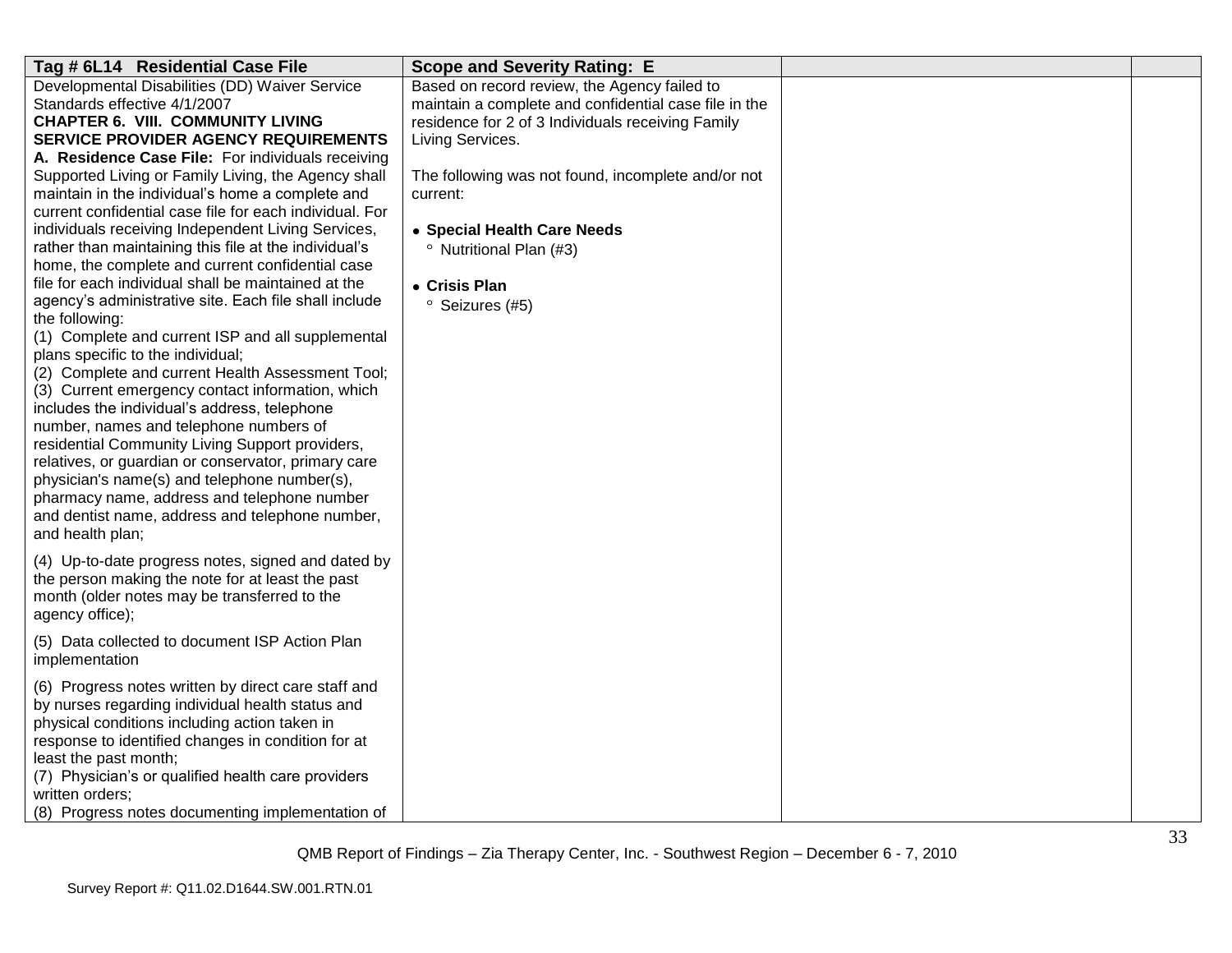|                 | a physician's or qualified health care provider's    |  |  |
|-----------------|------------------------------------------------------|--|--|
| order(s);       |                                                      |  |  |
|                 | (9) Medication Administration Record (MAR) for the   |  |  |
|                 | past three (3) months which includes:                |  |  |
|                 | (a) The name of the individual;                      |  |  |
|                 | (b) A transcription of the healthcare practitioners  |  |  |
|                 | prescription including the brand and generic         |  |  |
|                 | name of the medication;                              |  |  |
| (C)             | Diagnosis for which the medication is                |  |  |
| prescribed;     |                                                      |  |  |
|                 | (d) Dosage, frequency and method/route of            |  |  |
| delivery;       |                                                      |  |  |
|                 | (e) Times and dates of delivery;                     |  |  |
| (f)             | Initials of person administering or assisting with   |  |  |
| medication; and |                                                      |  |  |
|                 | (g) An explanation of any medication irregularity,   |  |  |
|                 | allergic reaction or adverse effect.                 |  |  |
|                 | (h) For PRN medication an explanation for the use    |  |  |
|                 | of the PRN must include:                             |  |  |
|                 | Observable signs/symptoms or                         |  |  |
|                 | circumstances in which the medication is to          |  |  |
| be used, and    |                                                      |  |  |
|                 | (ii) Documentation of the effectiveness/result       |  |  |
|                 | of the PRN delivered.                                |  |  |
| (i)             | A MAR is not required for individuals                |  |  |
|                 | participating in Independent Living Services         |  |  |
|                 | who self-administer their own medication.            |  |  |
|                 | However, when medication administration is           |  |  |
|                 | provided as part of the Independent Living           |  |  |
|                 | Service a MAR must be maintained at the              |  |  |
|                 | individual's home and an updated copy must           |  |  |
|                 | be placed in the agency file on a weekly basis.      |  |  |
|                 | (10) Record of visits to healthcare practitioners    |  |  |
|                 | including any treatment provided at the visit and a  |  |  |
|                 | record of all diagnostic testing for the current ISP |  |  |
| year; and       |                                                      |  |  |
|                 | (11) Medical History to include: demographic data,   |  |  |
|                 | current and past medical diagnoses including the     |  |  |
|                 | cause (if known) of the developmental disability and |  |  |
|                 | any psychiatric diagnosis, allergies (food,          |  |  |
|                 | environmental, medications), status of routine adult |  |  |
|                 | health care screenings, immunizations                |  |  |